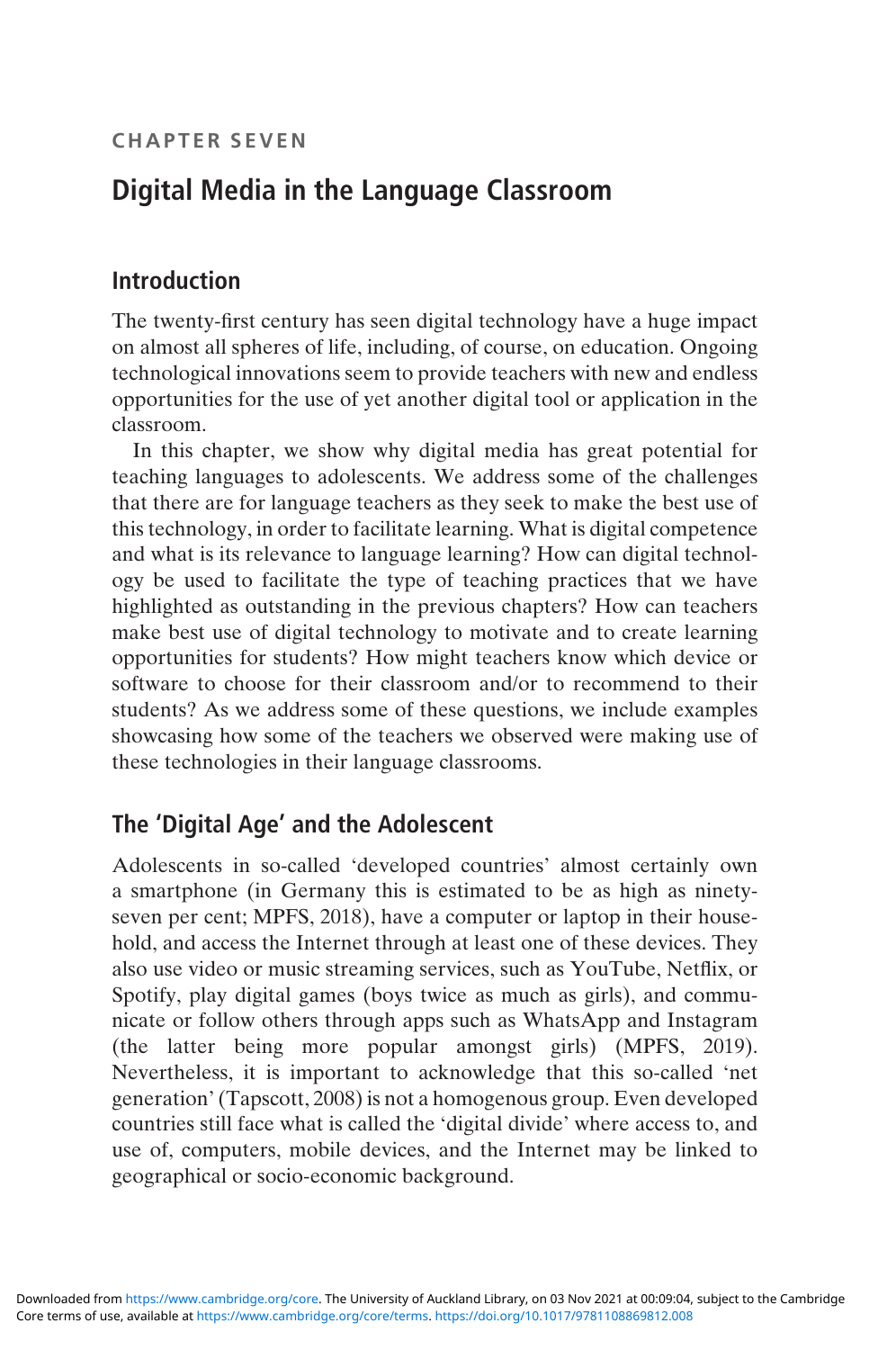The widespread use of digital media is the culmination of a trend that started with the expansion of the Internet in the 1980s. For some time now, we have seen generations growing up who have no experience of a world without the Internet. This phenomenon has led to the coining of the term 'digital natives' (Prensky, 2001), referring to 'native speakers of the digital language of computers, video games, and the Internet' (Prensky, 2001, p. 1). On the other hand, the teachers of these digital natives might be so-called 'digital immigrants' (Prensky, 2001, p. 1) who have had to acquire digital literacy as adults.

The use of digital media in language classrooms is not a new phenomenon either! However, we can observe a shift from traditional computer-assisted language learning (CALL) within specifically established computer labs in schools to mobile-assisted lan-

#### Mobile (Assisted) Language Learning (MALL)

'MALL is the use of smartphones and other mobile technologies in language learning.' (Kukulska-Hulme, 2020, p. 743)

guage learning (MALL or MLL). This is because mobile devices such as laptops or smartphones are both multifunctional and, as we have seen, omnipresent. For students, the use of digital media for language learning can be motivating, especially if the digitally supported activities meet their needs and interests, and if they correspond to the way that they use digital communication in their daily lives. There are obvious challenges for schools, however, given that this 'disruptive' technology has fundamentally changed the way that users and learners operate (Feser, 2015). Schools need to deal with issues such as ownership, privacy, misuse, and, furthermore, develop appropriate policies to both support the benefits and also regulate the challenges that come with mobile technologies in educational settings.

Whilst it might seem that digital technologies offer big advantages for teaching, it is important to point out that they are not an end in themselves. They need to be incorporated into established language teaching approaches, such as task- or project-based learning, so that they can be of maximum benefit for young language learners.

In the next section of this chapter, we explore the notion of digital competence and show how it is related to the communicative competence that students acquire as they learn another language. We explain why digital competence and digital media have great potential for teaching languages to adolescents. We introduce (a) framework(s) for (critical) digital competency. In this (these) framework(s) we consider the digital competency that may be expected both of language teachers and of their students.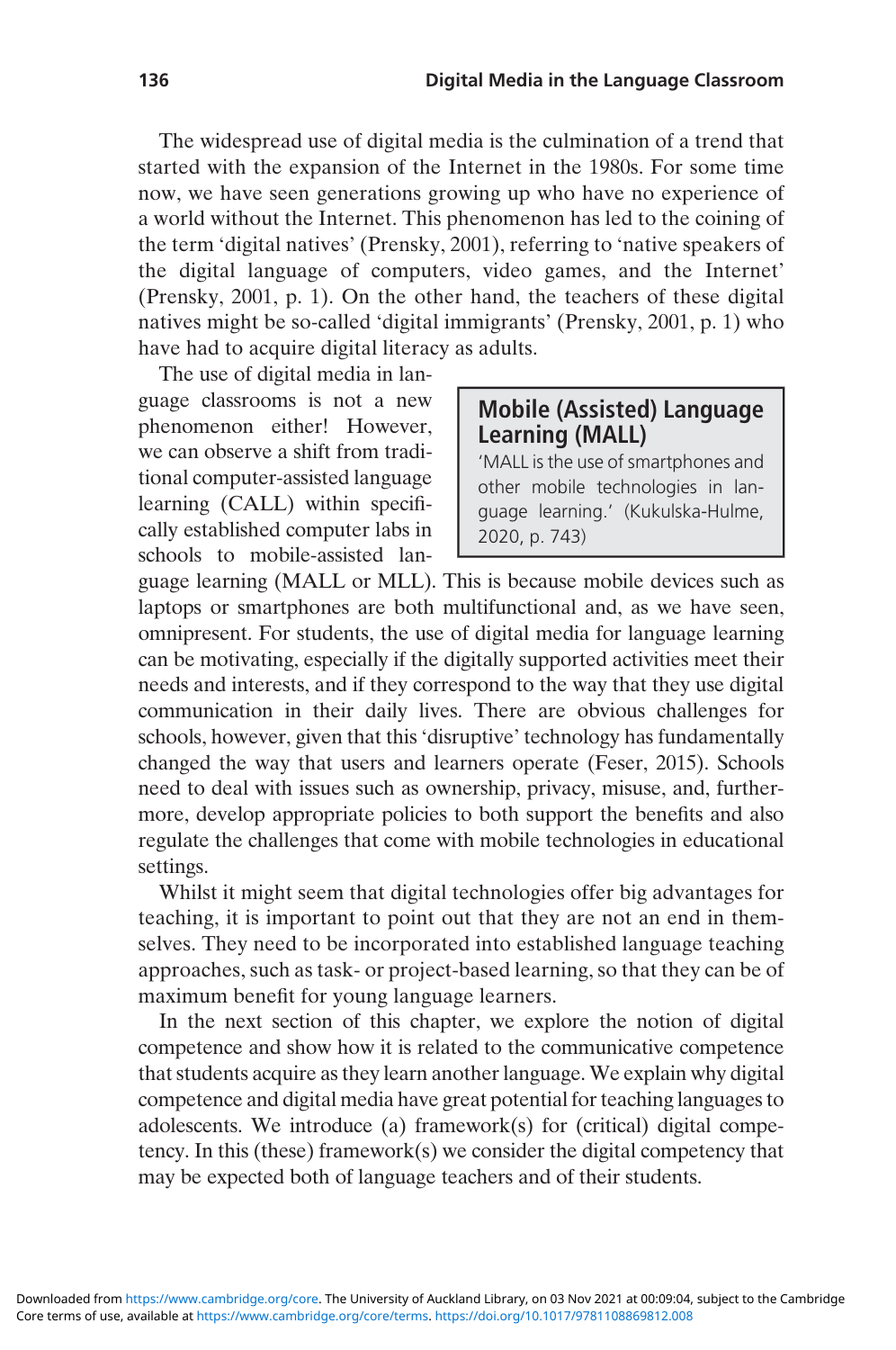### Critical Digital Competency/Literacy

The so-called 'digital natives', to whom we referred in the previous section, might be competent in surfing the Internet or using applications on their smartphones, but this does not mean that they are fully proficient users of digital technologies and/or critical consumers of information that they access through digital media. They need training in digital competency, and in knowing how to make use of this competency in language learning. Digital competency includes the creative-productive and the critical-reflexive uses of digital media. The following comment from Nathaniel, a German teacher, demonstrates that he thinks that learners need to become tech-savvy, 'that is, skilled in using the same technologies for academic and professional purposes, and able to view these technologies with a critical eye' (Pegrum, 2014, p. 39). Nathaniel makes the comment that students can, unfortunately, leave school without obtaining this competence.

I dislike the term 'digital natives' because of how it's used in common language. People go 'Ah! Digital natives', when in reality, they're just really good at using things that have been designed to be very user-friendly ... A lot of students have a very surface-level understanding of technology ... And that can be a problem, because if that's all that they can do, by the time that they leave high school you don't have people that can engage on that higher level with technology and actually use it for really valuable purposes ... One of these [areas for upskilling] is going to be how to use data in any job, how do you collect data, how do you use it efficiently, how does it influence your decisions.

Education needs to prepare students for a globalised world and digital competence is part of the skill set of a twenty-first-century

global citizen. This citizen needs to be able to think critically, problem-solve, communicate, collaborate, be an autonomous and lifelong learner, be creative, innovative, entrepreneurial, culturally competent, and digitally literate (Pegrum, 2019). In its

#### Critical Digital Literacy

The 'critical and practical understanding of digital technologies in different socio-cultural settings' (Alexander et al., 2016, p. 4)

narrower sense, literacy can be understood as the ability to read and write. However, digital literacy is a concept that expands far beyond this understanding. The framework depicted below sets out the particular set of skills that comprises digital literacy (Pegrum, Dudeney, & Hockly, 2018, p. 5).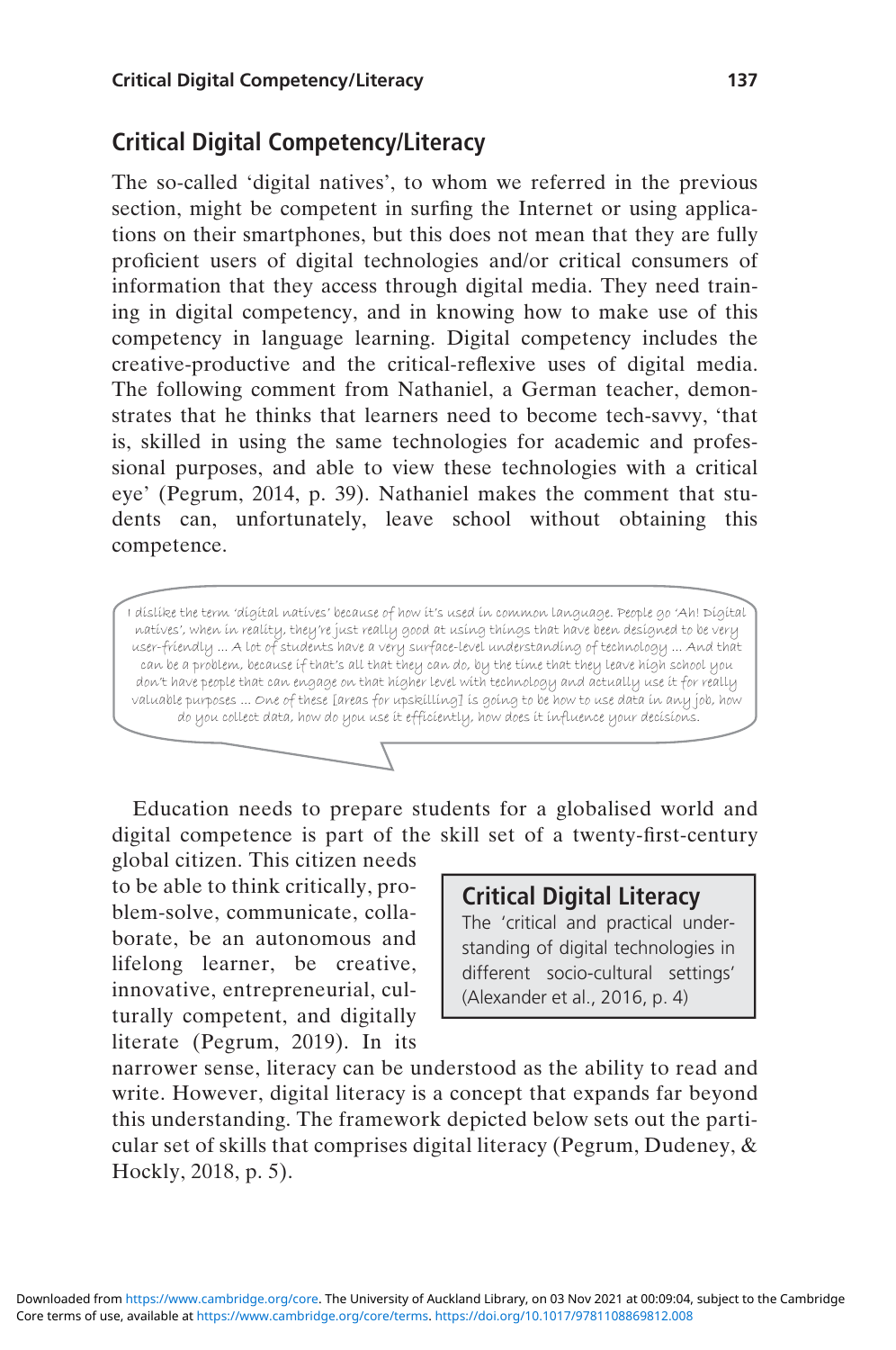#### Framework of Digital Literacies

Digital literacy includes:

- communication-related literacies (e.g. texting literacy, multimodal literacy, gaming literacy, mobile literacy);
- 2 *information-related literacies* (e.g. tagging literacy, search literacy, information literacy, filtering literacy);
- 3 collaboration-related literacies (e.g. security literacy, intercultural literacy, ethical literacy);
- 4 (re)design-related literacies (e.g. critical literacy, remix literacy).

(Pegrum et al., 2018)

To this framework we can add the skills of digital problem solving and the responsible use of digital technologies (Redecker & Punie, 2017). Teachers will need to establish how to foster the development of different 'digital literacy' subskills, using the framework to ascertain how the subskills might be applied in their specific teaching contexts. As students develop skills in digital literacy, they can be developing, at the same time, communicative competency in the target language. The foreign language classroom is an ideal vehicle for the learning of the skills that are associated with digital literacy.

Another digital literacy framework, the European Framework for the Digital Competence of Educators(Redecker & Punie, 2017) describes the digital competences of teachers (see Table 7.1).

Table 7.1 Digital competency subskills for the teacher

- 1 Professional Engagement: Using digital technologies for communication, collaboration, and professional development.
- 2 Digital Resources: Sourcing, creating, and sharing digital resources.
- 3 Teaching and Learning: Managing and orchestrating the use of digital technologies in teaching and learning.
- 4 Assessment: Using digital technologies and strategies to enhance assessment.
- 5 Empowering Learners: Using digital technologies to enhance inclusion, personalisation, and learners' active engagement.
- 6 Facilitating Learners' Digital Competence: Enabling learners to creatively and responsibly use digital technologies for information, communication, content creation, wellbeing, and problem-solving.

(Redecker & Punie, 2017, p. 16)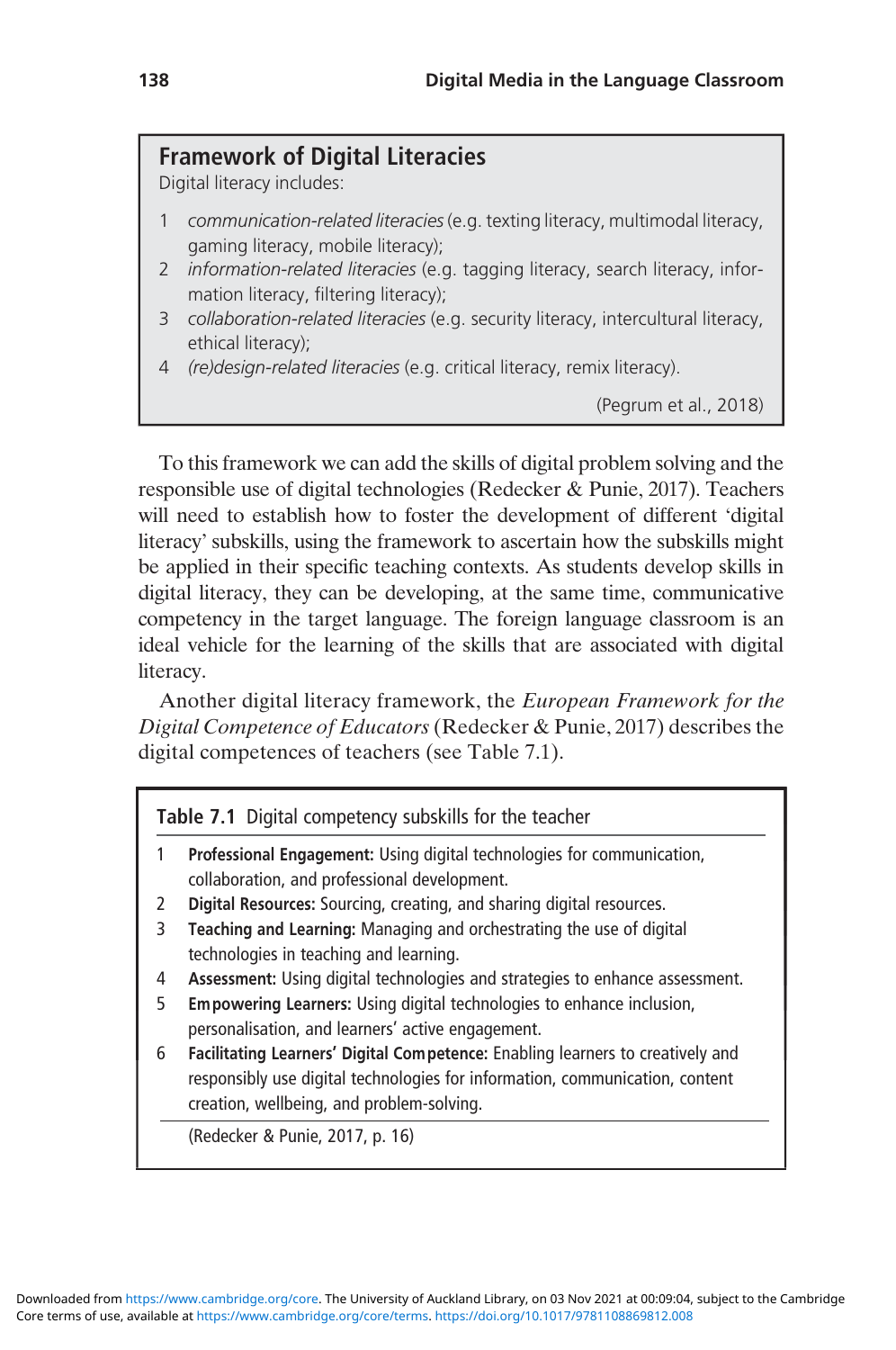#### Critical Digital Competency/Literacy 139

Digital competencies have not yet been specifically determined for language teachers. However, language subject-specific competencies are closely linked to digital competencies. For example, a language lesson sequence may aim at teaching skills for online communication in the target language. Nicole, a German teacher, set up a bilingual email exchange project with a partner school in Germany to help her senior students develop skills in digital writing. She was careful to establish boundaries with her students around how the digital communication would take place in order to allow maximum opportunity for language learning.

We have established a rule of not allowing personal media contact, such as Facebook, Instagram, etc. This is because we have realised that with these they would be using very little language – exchanging mainly pictures, video or anime links, and most likely any communication would be in English ... they can use social media outside of the class.

(author's translation from German)

In this project, Nicole determined that the students would use email, rather than social media, to communicate with their exchange partners in order to ensure that they produced output in German, the target language (see Chapter 4), and to limit the use of English.

Nicole's approach, at lesson level, is an example of one of the four different levels at which there are possibilities for students to develop skills in critical digital literacy. These levels show that students can be helped to develop critical digital literacy skills both in more general and in more subject-specific ways:

- 1 Curriculum level: A national or regional curriculum that lists, e.g. key competencies on digital citizenship, which inform the course curriculum.
- 2 School level: The schools' general ICT policy and/or code of conduct, e.g. a bring-your-own-device (BYOD) policy, equipment with soft and hardware, administering the internal network, regulating the (mis)use of digital technology and online communication, 'netiquette', regulating data protection, and privacy.
- 3 Subject level: School-specific subjects or training for digital literacy, e.g. Digital Visual Communication, school-run e-learning workshops.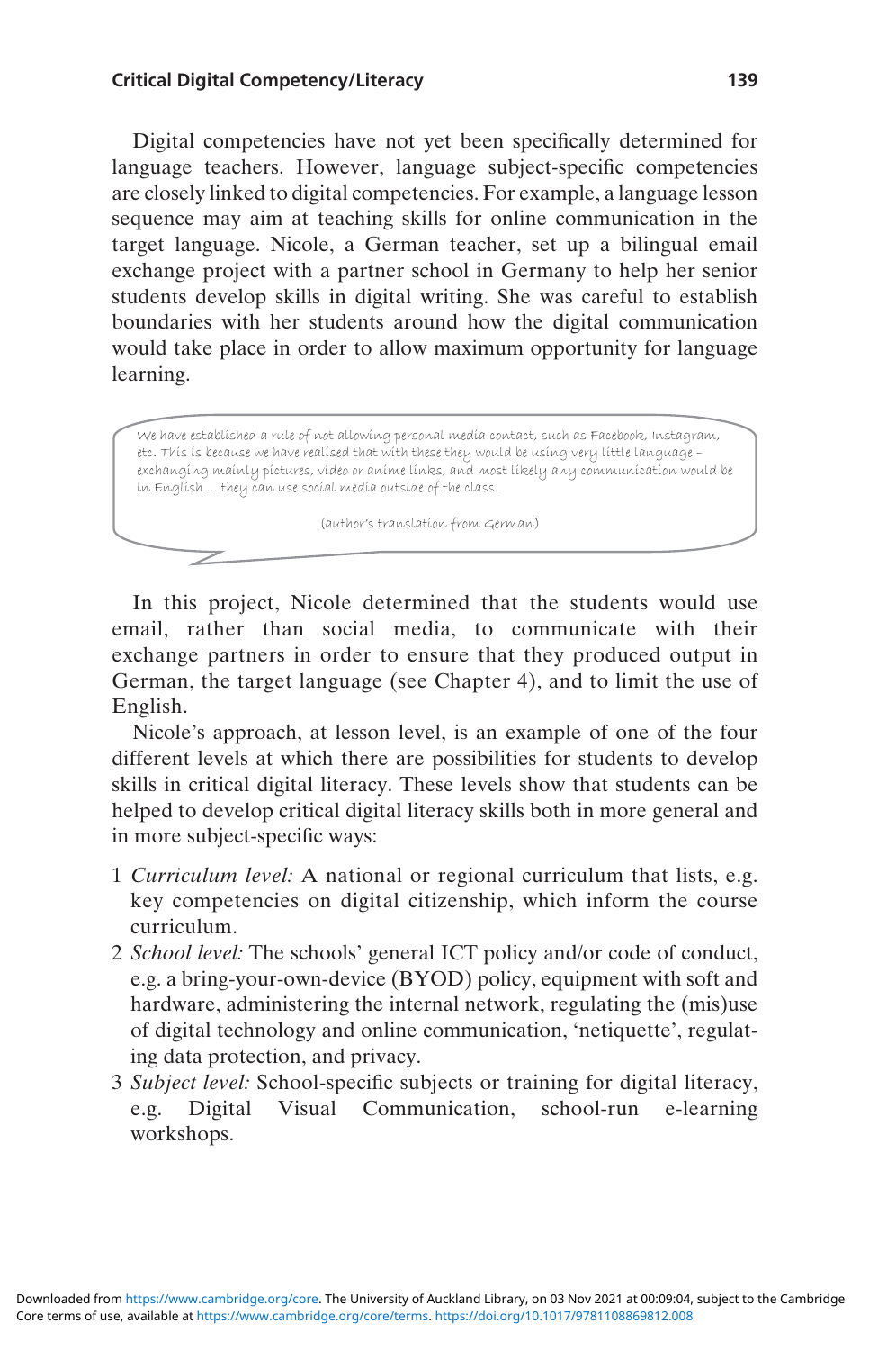4 Lesson level: The language lesson content, e.g. digital media as a lesson topic, media-related tasks, technology-enhanced project-based language learning, critical awareness-raising activities.

Helping students to develop communicative competence in the language that they are learning is an excellent context for them to, at the same time, develop critical digital literacy.

A positive consequence of integrating digital literacy into the language classroom is that any digital skills that are acquired are highly transferable. Learning the 'dos and don'ts' of online communication, for example, maybe as part of a virtual exchange project, will be of benefit to students outside of, as well as inside, the language classroom.

In this section, we have emphasised that language teaching can, and should, incorporate the development of digital literacies, without making them an end in themselves. The following section describes different types and functions of digital media, introducing the SAMR model (Puentedura, 2006) as a way of classifying them. At the same time, it shows how teachers have incorporated digital technologies into their classrooms.

### The Different Functions of Digital Media for Language Learning

Of the different classifications for ways in which digital media may be used in the language classroom, we have chosen a functional perspective. The SAMR model (Puentedura, 2006) is a four-level model representing (1) Substitution, (2) Augmentation, (3) Modification, and (4) Redefinition (i.e. SAMR). It divides the purposes of digital technology into (a) enhancement and (b) transformation, with the latter being the ultimate end goal of technology-based education.

For enhancement purposes, technology represents either a substitute for, or an augmentation of, non-digital media:

For language teachers, digital media play an important role for enhancement purposes. At the substitution level, tools can be used for digital writing, reading digital texts, and listening/watching digital



Figure 7.1 Enhancement level of SAMR model (Puentedura, 2006)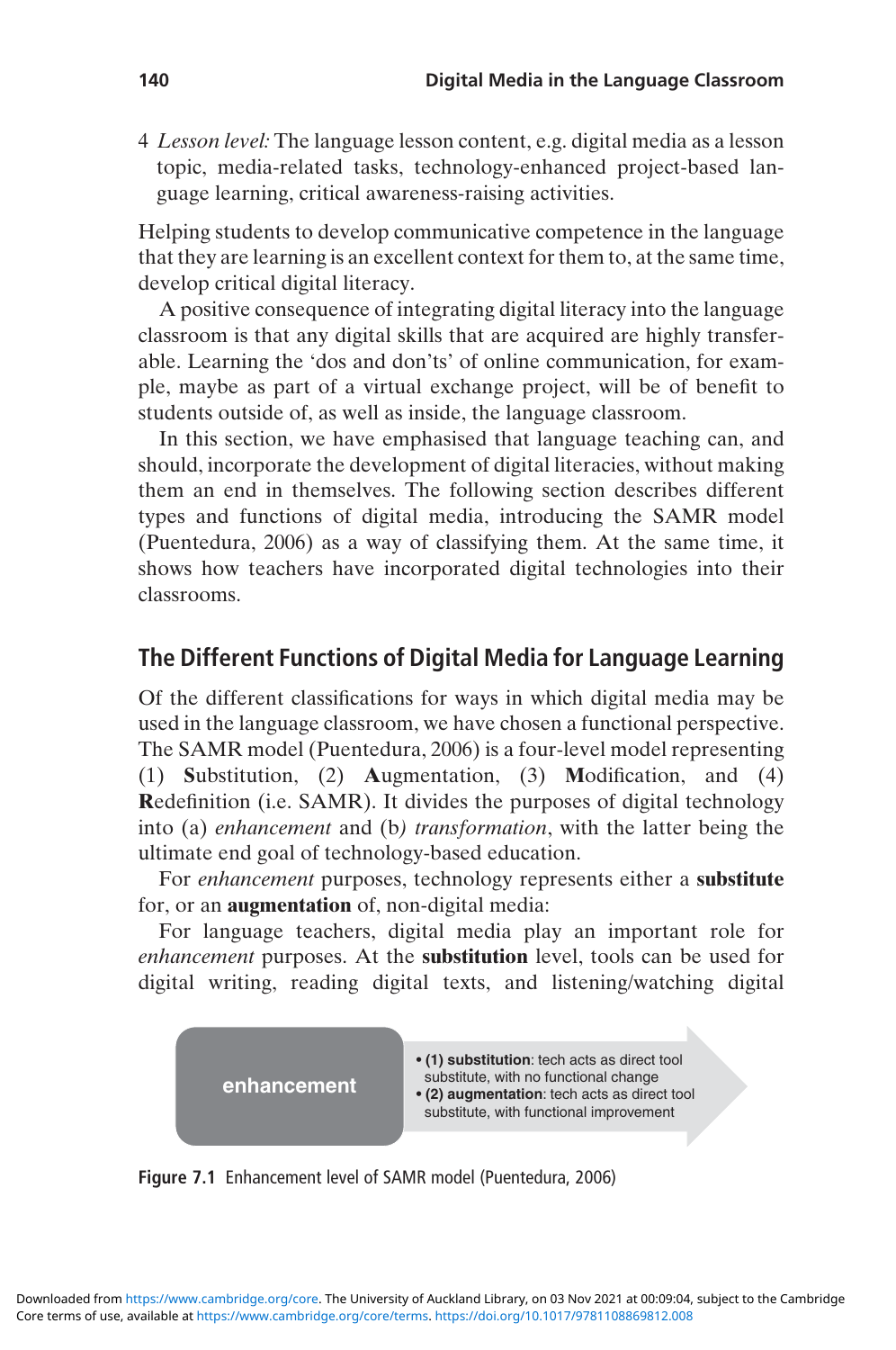resources. Digital means of communication can allow for interaction. This technology may come with a functional improvement (augmentation). Examples include when writing software contains a spellchecker, an online dictionary provides an audio recording of a word, or an online text contains hyperlinks to other relevant information. All interactive features of digital media have the potential for functionally improving, or augmenting, language teaching and learning processes, since they can:

- incorporate multimodal forms of representing information;
- generate automatised feedback; and
- be personalised and adaptive.

An example of technology used at the substitution level comes from Nathaniel's classroom. He points out that some of his students are quite shy when it comes to speaking in a foreign language, so he uses a digital classroom management tool, the name wheel, to regulate speaking turns in the classroom in a playful way. Used like this, technology helps teachers create routines and rituals that promote students' willingness to speak.

A big part of it is convenience, that it's easier to teach with a lot of these tools because as a teacher it makes your job easier ... The name wheel is really just a substitution, there's not really much that's added to that. Or the random team generator. That's again, just substitution. – Nathaniel

Tools such as these which don't generate additional costs (i.e. no signups) and which are intuitive and user-friendly are particularly attractive. Other examples, at the substitution level, are tools used for online translation; these are increasingly replacing printed dictionaries in classrooms. Using them successfully requires additional digital skills along with the ability to be critically reflective. Nathaniel explains his approach for training his students in digital dictionary literacy:

So again ... taking the time to say 'well why don't we use [online translator]? Why do we use a dictionary instead? And if we do use [online translator], what do we use it for?' So identifying that tools have different purposes. I'll encourage them to use [online translator] for pronunciation ... but not to translate whole paragraphs of things. You might do it for gist if you were really lost and it's a complicated text … [Online translator] can be great for comprehension when you're stuck, but it's not for creating. Then you would not be writing in your own words, you would be plagiarising now, that's not what we want.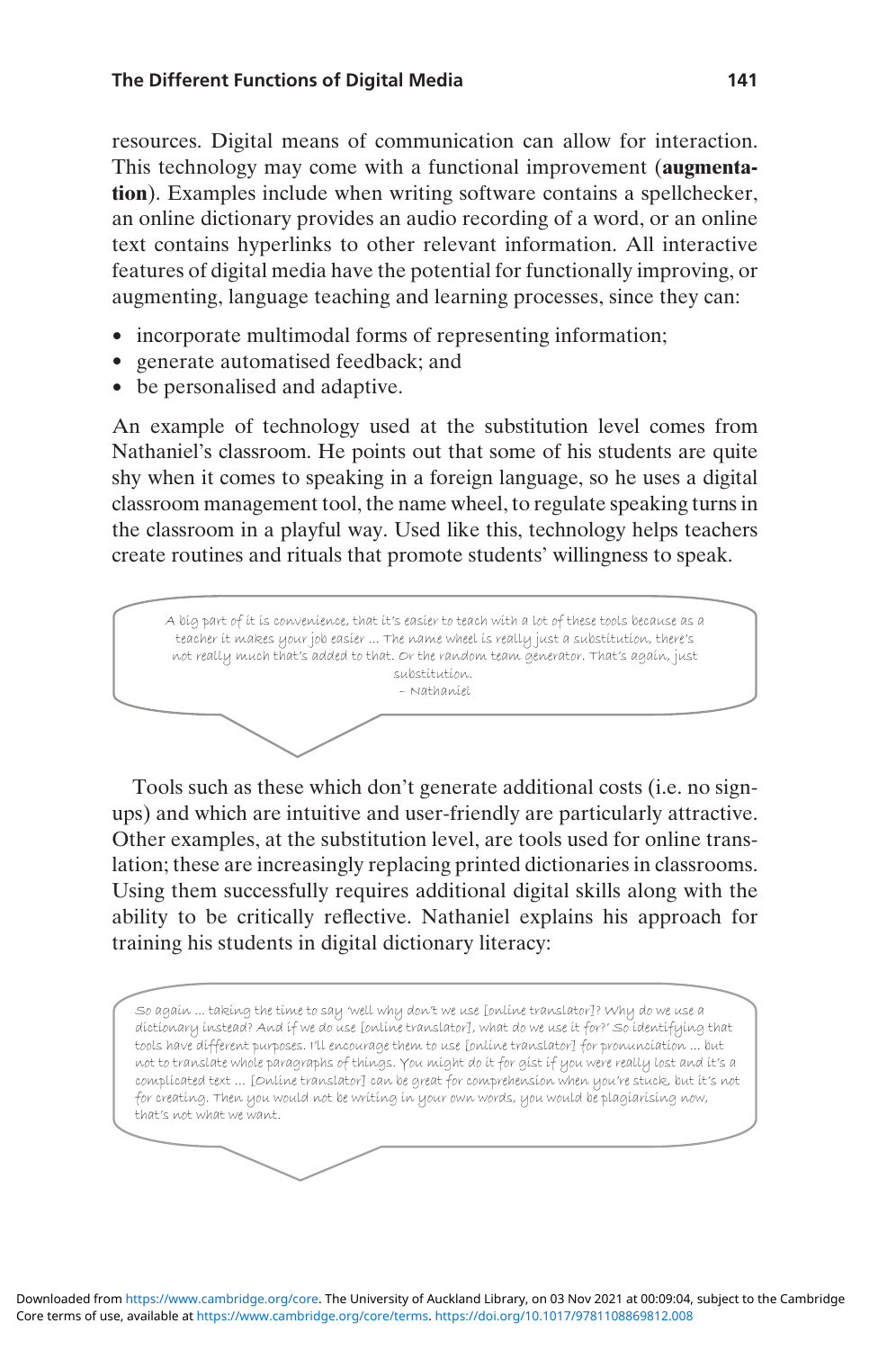Returning to the augmentation level, we will explore some of the other functional improvements that might be provided by digital technologies. These can be of particular benefit to language teachers in promoting the development of different language skills.

### Listening

Technology can give learners access to huge amounts of oral input (Chapter 3). Online video sharing or streaming platforms allow for an almost unlimited choice of authentic video resources adapted for use with learners. These platforms often include features that support comprehension, such as repetition, reduction in the speed of the video, or the inclusion of subtitles in the target language (allowing for the integration of listening and reading).

### Reading

Students can have online access to countless texts and target-language specific resources, again increasing the amount of input in the target language that they can access (Chapter 3). At the same time, students will need support so that they can develop digital reading strategies (Li, 2020), especially given research findings demonstrating that the effects of digital reading on foreign language learning are inconsistent (Cobb, 2018).

#### Writing

Digital features like 'grammar checks' or 'text commenting' functions are useful for revision and (peer) feedback processes. Nicole, for example, found that her students appreciated these feedback tools, although they actually wrote better and more freely with pen and paper. The teachers we talked to also mention the immediacy and targeting of the feedback that these tools provide, which makes the writing process more efficient.

### Speaking

Digital recordings can give students feedback about their oral output (Chapter 4). Students can (self-)record their spoken output so that their teacher and/or peers can later listen to, and comment on it. Listening back can also allow them to self-reflect on their performance, perhaps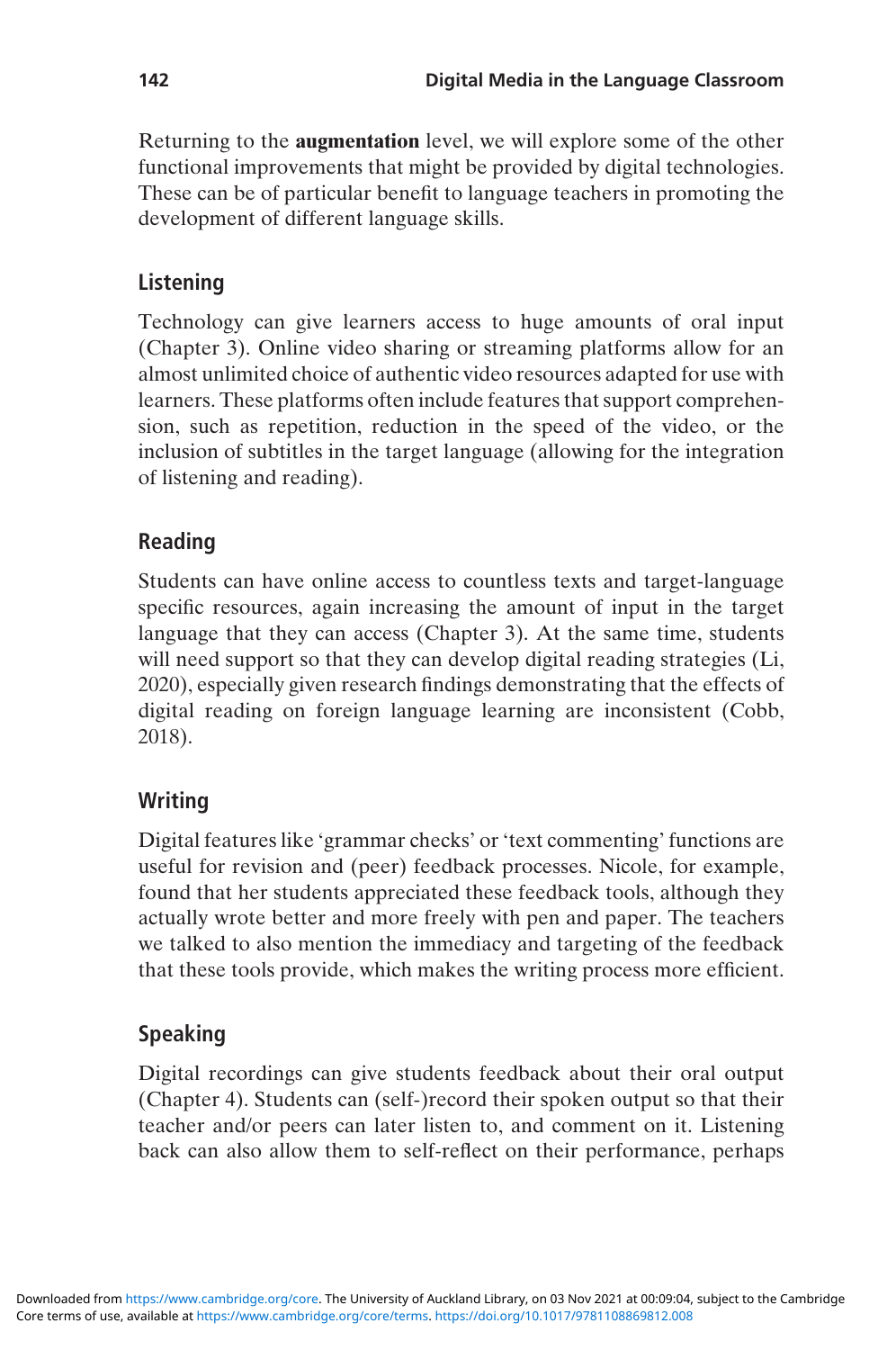allowing them the opportunity to notice aspects of language they have not yet mastered (see Chapter 5).

#### Pronunciation

Teachers can use specific software with automated speech recognition of the target language which provides immediate feedback or opportunity for self-evaluation. Another possibility, also beneficial for improving pronunciation, could be giving orders to, or asking questions of, a personal virtual assistant. The response generated by the artificial intelligence of the assistant would indicate to students whether what they had said was comprehensible or not. This latter feature is not possible without digital technology, so is an example of technology used for transformation purposes (modification + redefinition), according to the SAMR model (Puentedura 2006).



Figure 7.2 Transformation level of SAMR model (Puentedura, 2006)

We will now look at some other examples of how teachers used digital technology for transformation purposes. Nathaniel asked his Year 7 (aged approximately 11 years) beginner students of German to create a meme to highlight what they found challenging about learning German.

One notable example was the use of the 'Tuxedo Winnie the Pooh' meme, where an image of Winnie the Pooh sitting in an armchair in his trademark red shirt is accompanied by the caption 'The'. In the panel below, Winnie the Pooh is depicted wearing a tuxedo and a smug face, accompanied by the caption 'der/die/das', suggesting that the German article system is the 'fancier' or 'superior' option. In another example, commonly called 'Surprised Pikachu', the Pikachu character from the Pokémon franchise is depicted with a shocked face. The student added the caption 'When the teacher says rhabarberbarbara perfectly', referring to challenging German pronunciation using a common tonguetwister. A final example is a 'Daily Struggle' meme in which the top panel is typically two red buttons and a hovering hand, with the lower panel showing a man sweating with the strain of having to choose between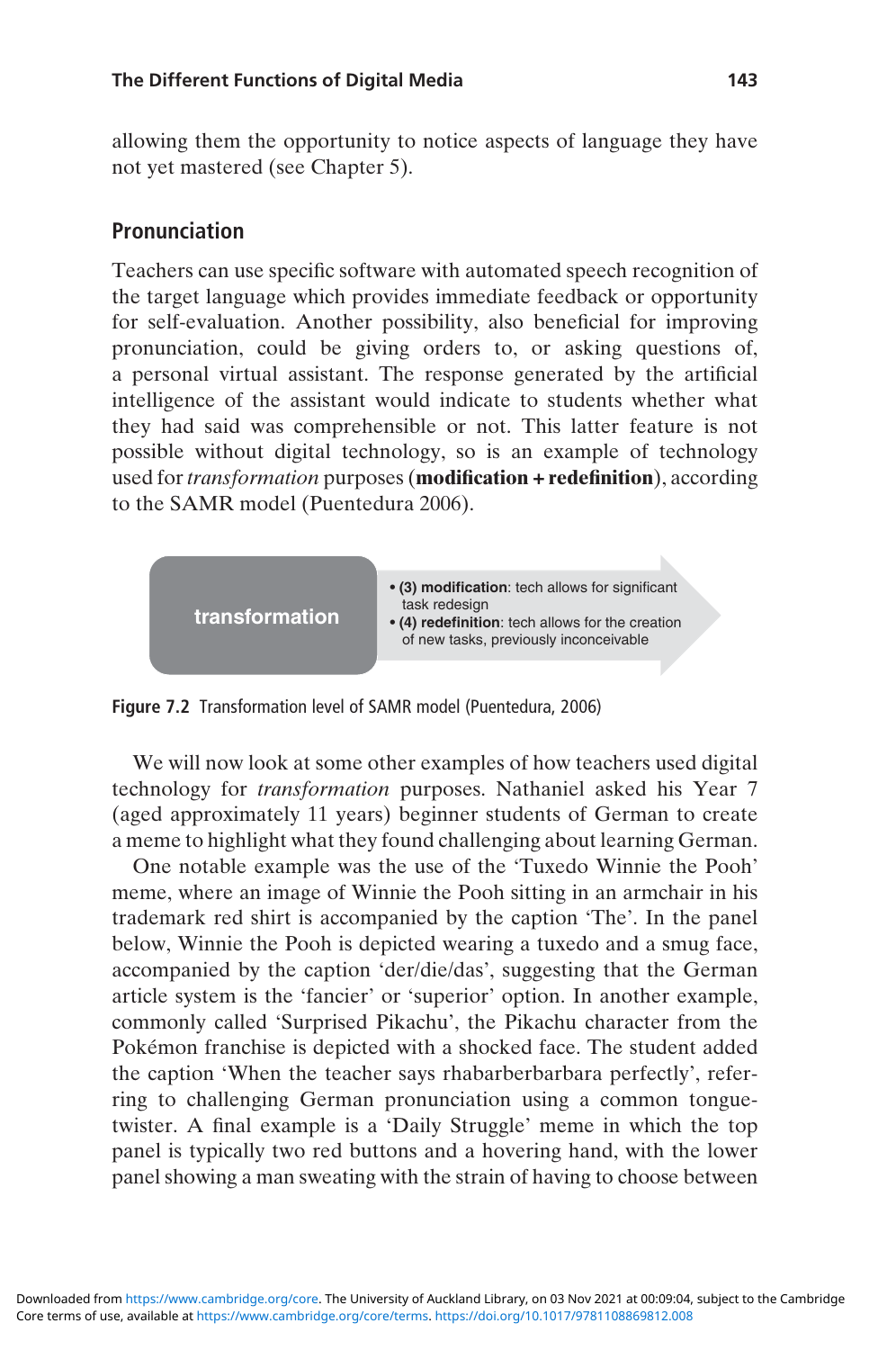the depicted options. In this iteration of the meme, the student included three buttons, labelled 'der', 'die', and 'das', a humorous take on the difficulties students sometimes have in selecting the correct genderspecific article in German. The interested reader can find many further examples of these memes by simply putting their assigned names into a search engine, or into dedicated databases such as knowyourmeme.com.

Drawing on the SAMR model, this task can be placed at the modification level (= significant task redesign), because a relatively new digital text type, normally only used in the digital space, represents a modification of a traditional non-digital writing task. One could argue that this type of image could be drawn conventionally by hand, but a meme is a unique digital text type. It is used particularly in social media, where it has its own creation specifications (iconic picture + short text) and usage patterns, like other digital text types (e.g. text messages, chats, emails, blogs). The fact that students of this age group are usually familiar with this text type (more so as 'sharers' than as 'creators') means that in a language class, it is particularly suited to adaptation for learning purposes. It allows for combining production of a multimodal short text with reflection on language and on language learning.

At the redefinition level of Puentedura's model, we have innovative technologies that allow for the design of previously inconceivable tasks. Examples are virtual or augmented reality, as in the example of the personal virtual assistant we gave earlier. Nathaniel created a QR code hunt as a form of out-of-class learning. It went beyond the traditional scavenger hunt since students used their mobile devices to access, through QR codes, relevant information in the target language from the Internet.

So the clues were examples like 'I have three eyes but I cannot see, I tell you when to go, when to stop' so they had to go to the front of the school where there's a traffic light and then they would have to find where the next QR code was ... So they'd find the location and then the next code, they'd scan that one ... Some of them were links to websites, some of them were other riddles, also poems or just phrases; [they] had to draw on their knowledge of the school or the knowledge of a particular area of study we'd talked about before so that they could then find that location in the school. So [there were] something like twelve of them and then the last one was just a Google Maps location pin that took them back to the classroom.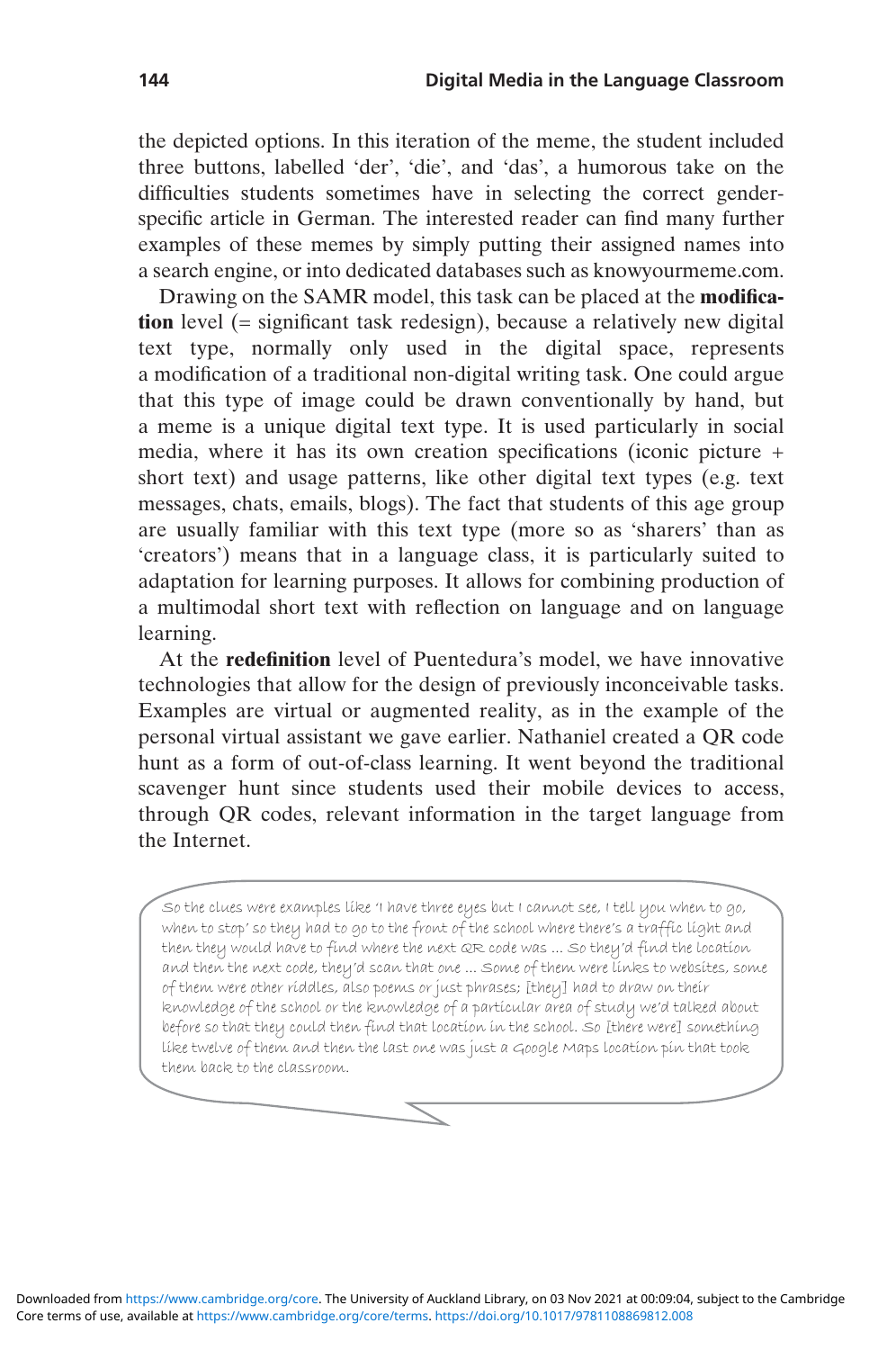As mentioned at the beginning of this sub-section, the SAMR model is only one way of classifying the functions of digital media in the language classroom. There is extensive research in the fields of computer-assisted language learning (CALL) (overview in Reinders & Stockwell, 2017), mobile-assisted language learning (MALL) (e.g. Kukulska-Hulme, 2020) and e-, blended, or online learning of languages (e.g. Hockly & Dudeney, 2017). There is also research in the field of computer-mediated communication (CMC) in language learning contexts (e.g. Sauro, 2012; Bekar & Christiansen, 2018). In this next section, we will draw on some of these different theoretical approaches to consider how digital media can be used to promote learning in language classrooms. In particular, using examples from language classrooms, we will look at how digital media may be used for individualising learning, creating opportunities for interactional, collaborative, and game-based language learning, as well as expanding learning beyond the language classroom.

## Affordances of Digital Media

In this chapter, instead of the word 'opportunity', we prefer to use the word 'affordance'. The two are similar in meaning, but what is helpful about the term affordance is that it emphasises the unique relationship that the learner has with their learning environment.

### **Affordance**

The opportunity that a learning environment provides for the learner to learn. A key idea is that the learner is an active participant in the learning process. (van Lier, 2004)

### Individualisation and Differentiation

Digital technologies provide affordances for language teaching at an organisational level and a pedagogical level. The types of benefits that digital media may offer at an organisational level are as follows (Reinders & Stockwell, 2017, p. 363):

- improved access,
- storage and retrieval of learning behaviour records and outcomes,
- sharing and recycling material, and
- cost-efficiency.

Nicole and Sandra (teachers of German at Years 8 and 9, respectively), report significant benefits for their teaching and class(room)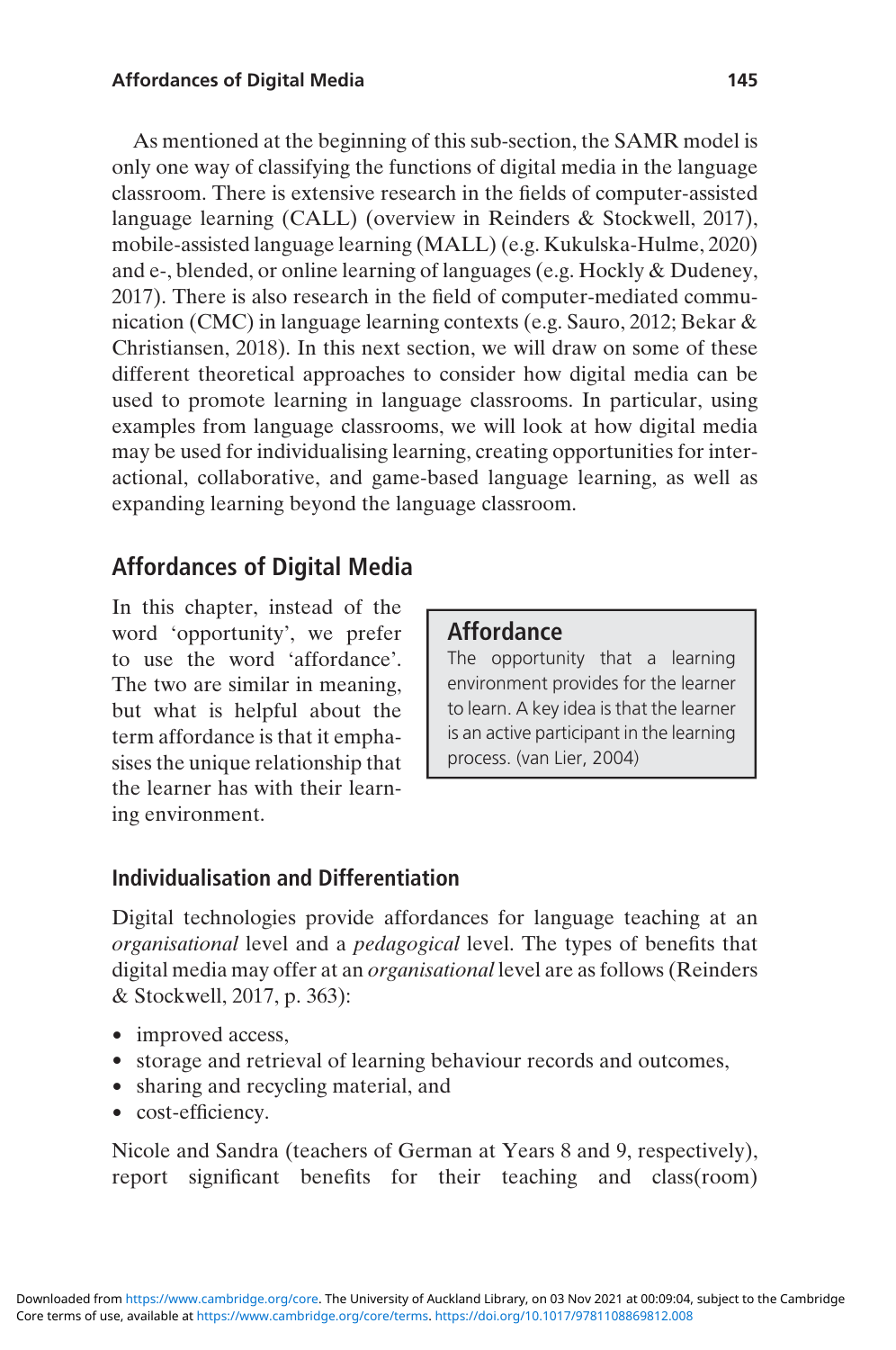management after implementing (commercial) learning management systems (LMS) or learning platforms:

To be honest: I´m really thrilled. It means I can plan my classes. It is absolutely transparent, what is expected in class, what is planned, what is being done. This means that for students who are absent, who maybe need to repeat the material again, everything is there. And if I as a teacher am absent too, it means that the class still can go on. No matter where, no matter when. – Nicole

(translated by the author)

One of the pedagogic affordances of digital technologies is the way they enable the evaluation and assessment of language learning. Teachers, in resource-rich contexts, increasingly use language learning software that provides them with ongoing insight into their students' online learning behaviours. This software also gives automated information on if and how successfully students perform online tasks (also known as learning analytics). The information that teachers obtain from these tools can inform assessment, understanding about student progress or proficiency, and the need to offer individualised support (see Chapter 2).

I have much more access, actually daily, to information about the progress of the student. This means if we do a [digital learning game] I immediately can see afterwards who has learned what and who had problems where. This means I can directly intervene. I know exactly who needs help where or who has achieved certain skills and can move on. − Nicole

(translated by the author)

I really like [language learning software] because you can communicate with the students, you can encourage them, you [see their] progress because you can log in, you can see who is distracted, who hasn't done any work. So it gives you, especially for bigger classes, it gives you a good overview of what they are doing at the moment. And if they are working at home, I can give them feedback in the evening, and if they are working during class time, I can actually see different students and talk to them or help them with their grammar. − Sandra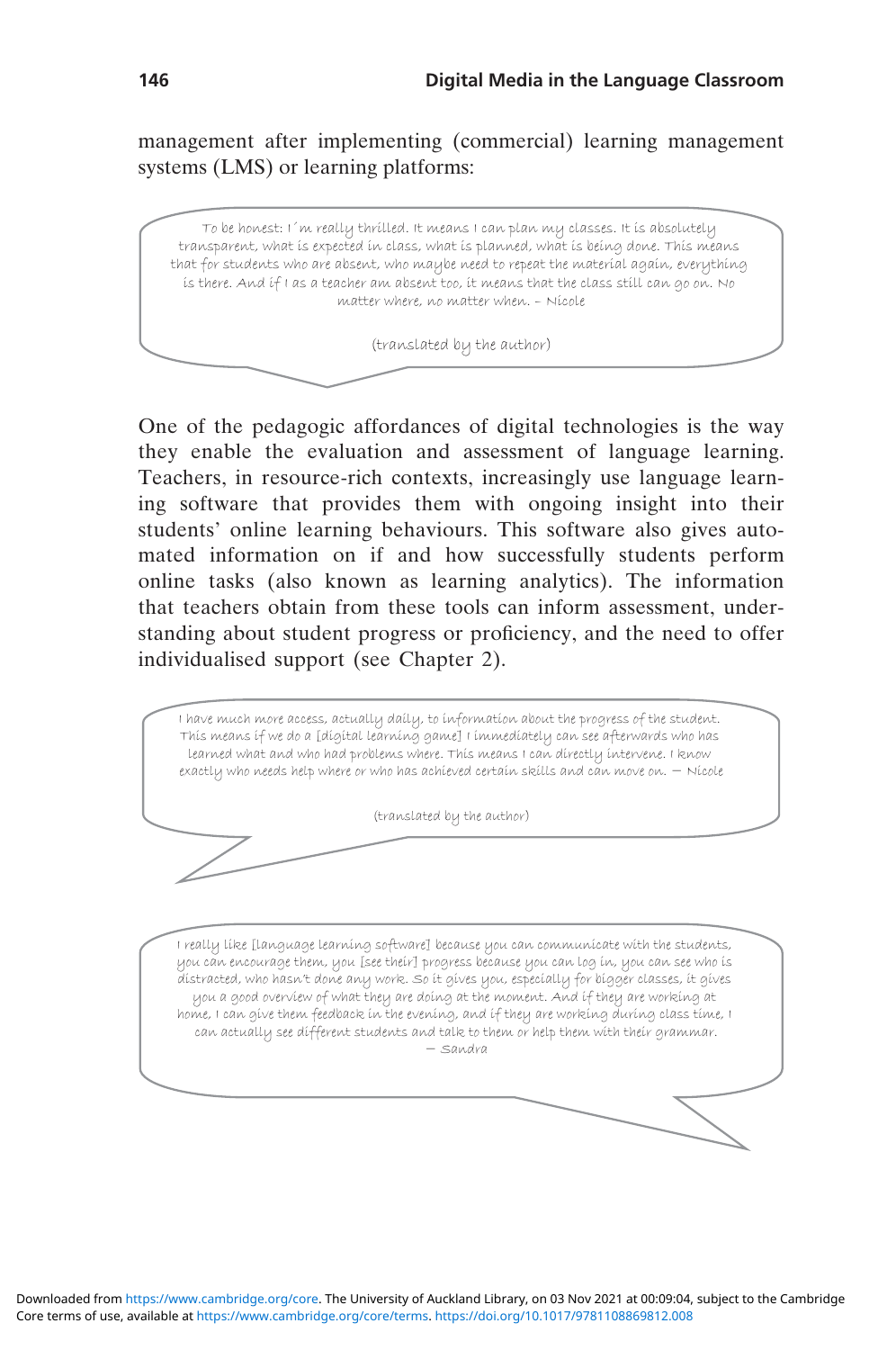#### Affordances of Digital Media 147

Another pedagogic affordance of digital technologies is their contribution to the individualisation and differentiation of language learning. Individualisation involves making learning more relevant to learners' interests, needs, and goals and, at the same time, adapting it to individual learning styles or learner types (see Chapter 2). For example, teachers can give personalised feedback, using digital tools, on their students' writing or recorded speaking tasks. According to Nathaniel, digital feedback is both more immediate and more targeted.

Differentiation is necessary if learners with different strengths and competencies are learning together in one classroom; for example, foreign language learners with no previous knowledge along with heritage learners of the same language who usually have better developed receptive and oral skills. Nicole specifically chooses language learning software or online resources that allow her to give different tasks to different students according to their current level, since she teaches combined classes (Years 12 and 13 at the same time) which include heritage speakers and exchange students. More advanced language learning software can adapt learning materials to the level of the student based on a proficiency assessment which is embedded in the tool. This feature helps teachers match learning activities to different pathways or rates of learning (see Chapter 2). Sandra appreciates the fact that the software she uses allows her to adapt the use of vocabulary lists to her students' abilities:

I can actually adapt their workload in a way. So we have maybe a shorter list with ... basic things while I can extend it for other students who are really good in the language and just add on an extra list. So they don't feel overwhelmed and they know they have to do maybe list one and list two while the others can keep on going with list three and four. – Sandra

The use of digital flashcards is also useful for vocabulary learning. These can be provided in topic-related sets linked to certain material and created by the teacher or student. With some tools other helpful features are added: an auditory and visual representation of the word/ structure, paraphrased explanation in the target language, example sentences, translation or linked exercises.

Other pedagogic affordances of digital media are the improved authenticity of target language input and the fact that learners can be empowered to make independent choices about their own learning (Reinders & Stockwell, 2017). Teachers can, for example, locate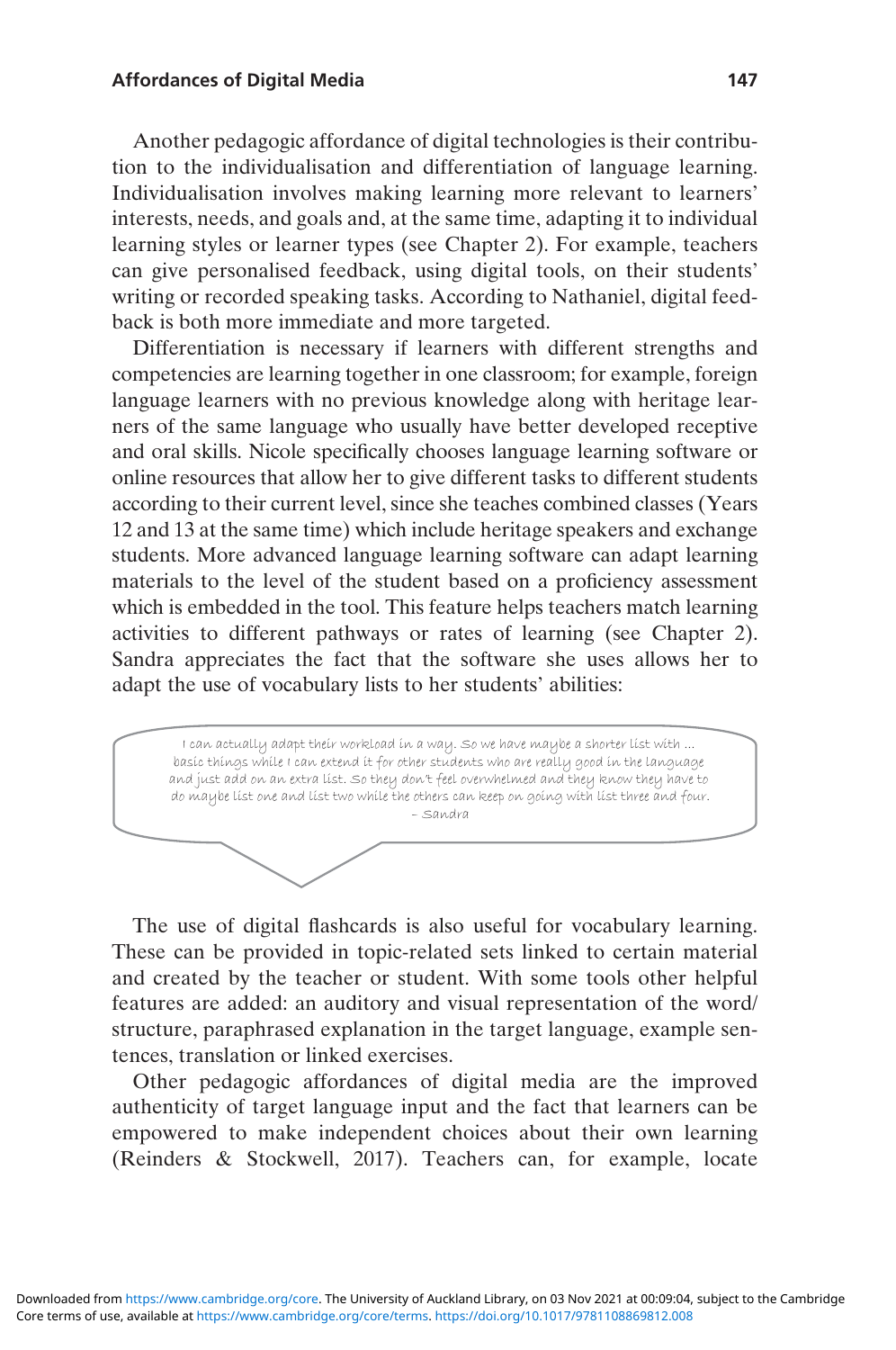authentic sources of input and encourage their students to choose online materials themselves according to their interests. Nathaniel mentions an online streaming platform that provides him and his students with an appealing variety of authentic video input:

… the engagement and the motivation that students develop by having access to these materials, this wealth of material, is something I would not want to teach without because if the student is interested in soccer, football, or they love music or whatever it is, there is something in German for them ... So from a teacher's viewpoint, for example going through [online streaming service] and saying 'these are the ones that I would recommend' helps narrow down the choice but students still have agency and voice and can pick what they want.

Nicole uses an online tool, where students can choose a song that they like and play an audio comprehension game where they have to fill in the gaps of missing words of the song's lyrics while listening to it. Since music is a very popular topic for adolescents, this game increases the students' level of engagement and usually leads to follow-up activities, such as reading and/or writing about their favourite music. With opportunities such as these, students' active choices of the resources they engage with can be aligned with their personal habits of media consumption. On a pedagogical level, students are accorded greater agency and autonomy and have increased control over their own learning processes (see Chapter 2).

To summarise, we can see that teachers of adolescent language learners highlight the following benefits of using digital technology (Reinders & Stockwell, 2017, p. 363):

- evaluation and assessment,
- giving feedback,
- individualisation and differentiation of language learning,
- authenticity and choice of L2 input, and
- empowerment of learners to make independent choices.

Obtaining these benefits from the use of digital technologies depends, of course, on each learning and teaching context, and the possibilities and constraints that teachers are dealing with. Therefore, the challenge for each teacher is to adapt available digital technologies to their own teaching environment, and successfully doing this is usually a continuous work-in-progress. In this next section we will continue to explore other pedagogic affordances of digital media.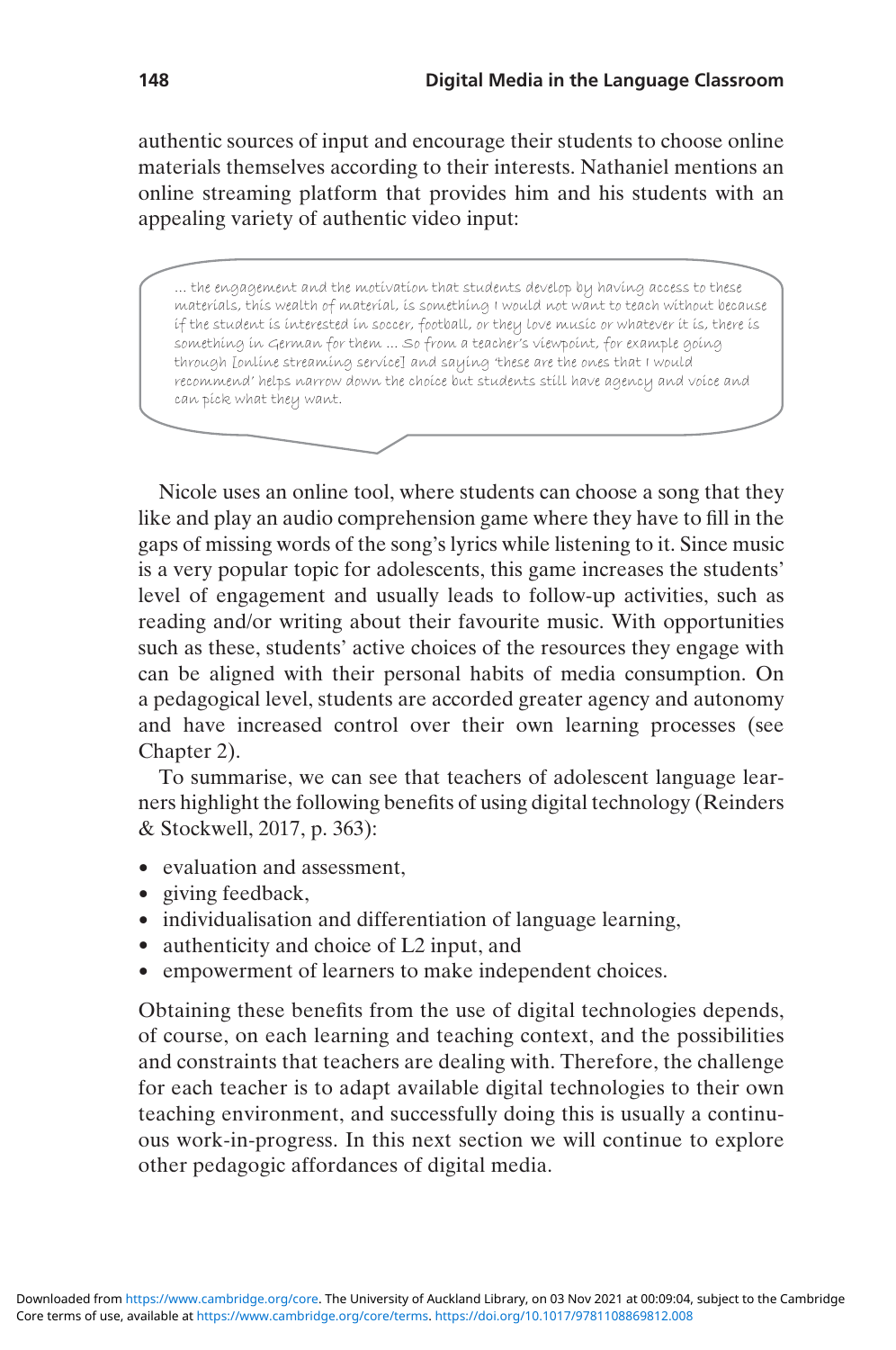#### Social Language Learning and Game-Based Language Teaching and Learning

Two pedagogic affordances that are very relevant for adolescent language learners are social language learning and game-based language learning and teaching. Ideally, in teaching, they are in combination, but we will introduce them separately here.

'Social language learning' can be understood as being facilitated by interaction between learners, teachers, and sometimes also other speakers of the target language. It can further be classified as collaborative or cooperative learning and is grounded in the sociocultural theory of language learning (see Chapter 4). In collaborative learning scenarios, students work jointly on the same task whilst, in a cooperative setting, they subdivide tasks and work on them independently, assembling their individual sub-products towards a joint outcome. The important point is that the final product only results from joint effort and, ideally, is only achieved through use of the target language. Digital media tools or publication platforms can be used for these language learning projects where students are involved in working together towards a final project/ outcome. Creating creative online texts (e.g. fan fiction) or video clips (using a mobile phone) in the target language in spoken and/or written form are examples which may help develop audio-visual literacy (Wilden, 2013) or provide a space for the development of plurilingual writing skills (Franceschi, 2017). Adolescent language learners, given these opportunities, which may be self-directed or teacher-led, increasingly function as so-called 'produsers' – where they are users and producers of digital media content at the same time (Wilden, 2013). An example is when Nicole's students worked collaboratively on a digital storytelling project, writing a fairy tale with the help of online animation software. In another example, Nathaniel´s students jointly created a video report in the target language on sustainability in their home country.1

Social media can facilitate social learning through spoken or written interaction, also referred to as computer-mediated communication (CMC) (see Reinhardt, 2019 for an overview). We distinguish between synchronous (e.g. voice or text chat) and asynchronous (e.g. text message, blog) communication. While studies show benefits for the development of learners' writing skills (e.g. Zheng, Yim, & Warschauer et al., 2018) or intercultural competence (e.g. Wu & Marek, 2018), in a high

<sup>1</sup> [www.goethe.de/ins/au/en/spr/eng/pas/umw.html](https://www.goethe.de/ins/au/en/spr/eng/pas/umw.html)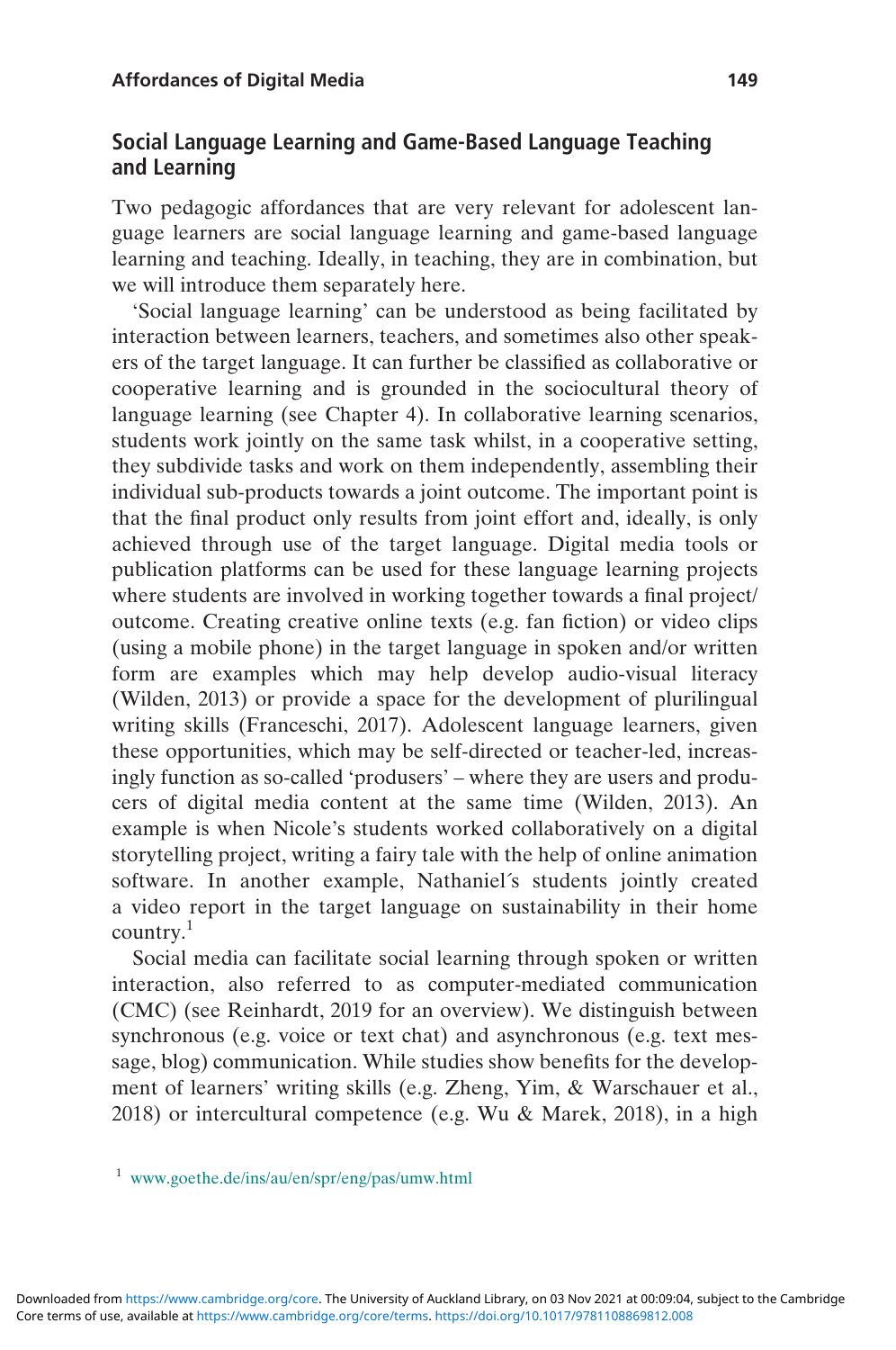school context there seems to be a more nuanced approach towards the use of these technologies in the classroom. Nicole, for example, considers social media as part of her students' private, out-of-class learning activities, rather than something she sets up for them.

Our senior students use [chat app] groups. They have pen pals in New Zealand, Switzerland, Germany. This means that everything that happens outside class is in social media. I often have no knowledge of this or I don´t have access. ... The groups are not used by me, so I count myself lucky that I may participate. ... My participation is minimal because I´ve learned that as soon as it is perceived as part of class, they lose interest. – Nicole

(translated by the author)

Some teachers consider the private accounts that students have on social media as their own personal space and are reluctant to make use of them for language teaching activities. A feasible solution would be to create accounts that could be used exclusively for language classes, but teacher-initiated chat interactions might be perceived as less authentic and so less acceptable to students. Zheng et al. (2018) recommend the careful design of meaningful online collaboration tasks so that they include clear goals and guidelines for CMC collaboration, incorporating planning for diverse phases (from initiation to co-construction) and forms of collaboration (e.g. joint writing or parallel writing).

The other relevant field where digital media may produce pedagogic affordances is digital game-based language learning and teaching. Gamebased language learning and teaching includes serious (or educational) games, gamification, and playful interaction (Deterding et al., 2011). Serious games incorporate a real question or problem as the main focus and learners enter a kind of (virtual) playing field; gamification only uses game mechanisms, such as time pressure, points, levels, rewards, missions, role-play, leader-boards, or risk-taking. These are transferred into a non-gaming context and the learner remains in the reality of, for example, the classroom.

Adolescent learners enjoy game-based learning because they learn holistically through, for example, action or role play. They usually like the tension and competitiveness that is associated with these games; these features can improve their ability to concentrate. Digital games also provide a safe space for practice and failure (see Cornillie et al., 2012 and Gee, 2012, for further benefits). Serious (video or online) games that are appropriate for language learning are increasingly being developed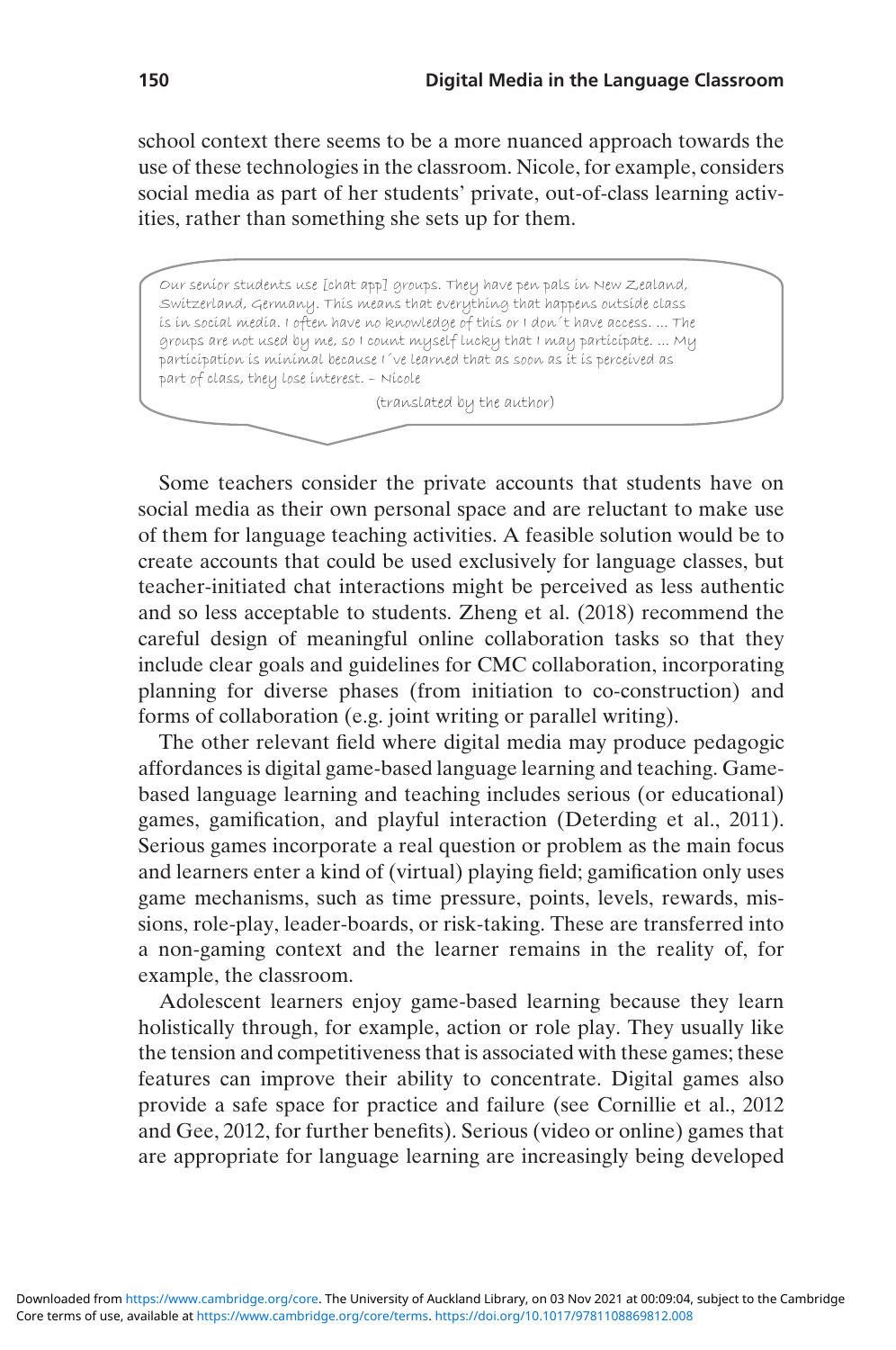and research on their implementation is steadily growing (e.g. Meyer & Sørensen, 2009; Reinders, 2012). As well as 'in-game' communication, language learning can be facilitated through in-game texts, online gaming platforms and discussion forums (Chik, 2012). Nevertheless, the high school language teachers we had contact with seemed to prefer to integrate aspects associated with gamification, rather than with serious games, into their classrooms. This might be explained by the easy availability of free online games that use simple mechanisms like multiple-choice quizzes. These are designed to assess learning playfully and competitively. Students can use their mobile devices to participate and the questions and answers are projected on the whiteboard (see Figure 7.3).

Nicole states that she uses these digital quizzes mainly to revise grammar and vocabulary taught in class and to replace traditional paper and pen vocab quizzes. In addition, she sometimes also integrates audio and video features into the quiz, so that listening skills can be assessed as well. One of the features of the tool that Nicole most appreciates is that she can see immediately what students are still struggling with and so give them direct feedback as a follow-up activity. Nicole also asks her students to not only select the right answer but also articulate it, thus incorporating



Figure 7.3 Year 11 students playing a digital quiz on the topic of 'At the Doctor's'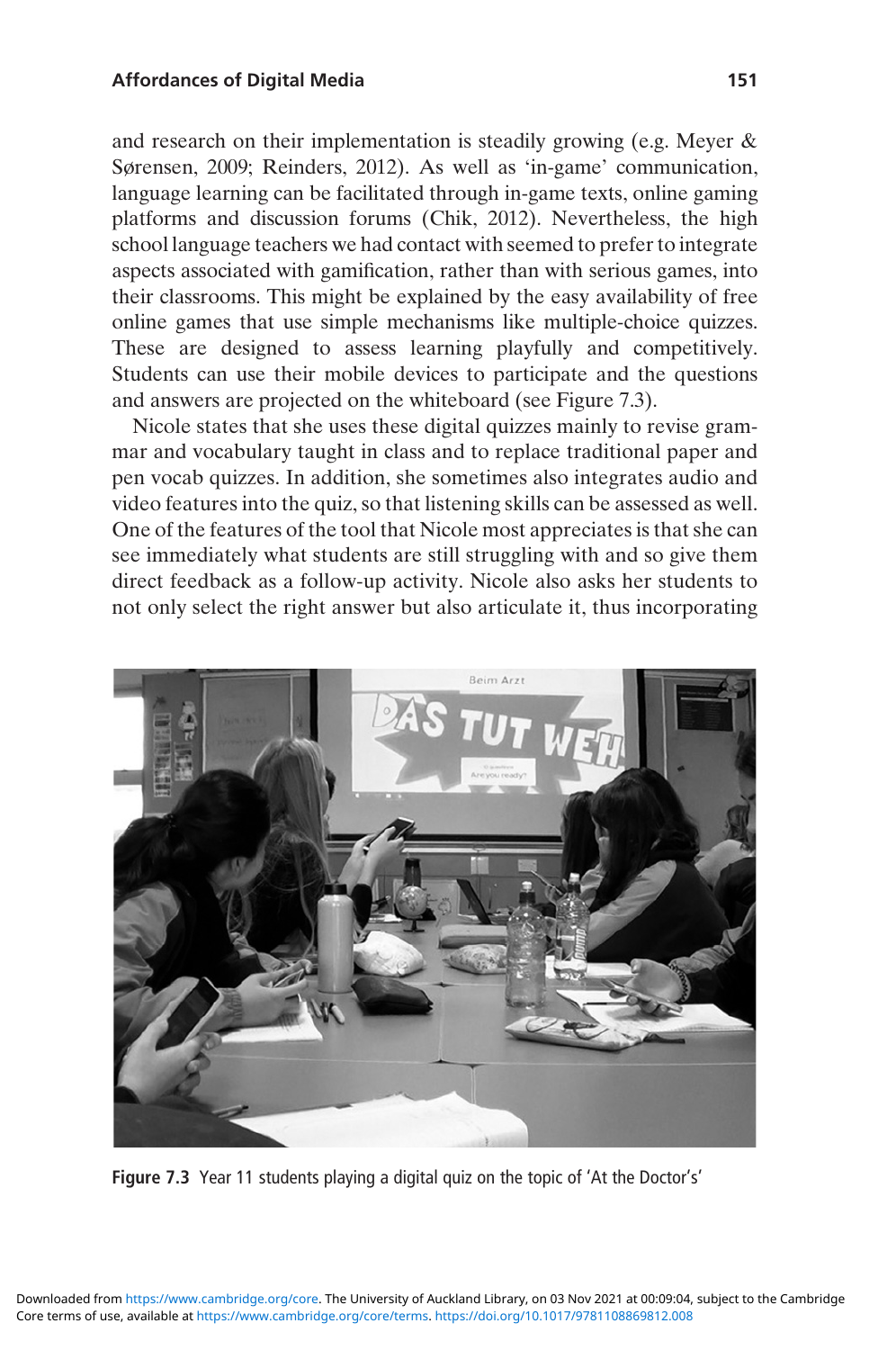oral language skills. Some of these quizzes also have a 'team mode', where students have to interact with each other to decide upon the right answer. This is an example of where social learning meets digital game-based learning. In best case scenarios, working in 'team mode' encourages learners to use the target language for their negotiations, so further contributing to language learning.

If properly prepared it's fantastic. Because I don't only use [digital quiz] for vocabulary. I often use just German for the lower levels with pictures and sentences, encouraging reading comprehension, the deepening of vocab through visual learning and at a more advanced level also sentence structure and grammar, without making it explicit. And students are simply enthused and have fun. – Nicole

(translated by the author)

Despite obvious benefits for engagement and motivation, research also points out some of the challenges of assessing students' learning through online quizzes. In their standard form, these quizzes are mostly limited to written receptive skills, often rely on translations, and credit is given for speed, rather than for other more relevant aspects of language learning (Erlam, 2017). We can see from Nicole's example, however, how some of these challenges can be addressed.

In conclusion, we would like to point out that digital games, in the sense of serious games, are usually not as integrated into the high school language classroom as gamification. This is mainly because they are mostly understood or appropriated as out-of-class activities and/or as a form of autonomous, informal language learning, rather than being seen as suitable for incorporation in classroom instruction (Chik, 2012).

The following section will look at the question of how digital media can open up the language classroom.

#### Out-of-Class Learning

The third pedagogic area where digital media can create new and improved language learning opportunities for secondary students is out-of-class learning. This is the opening up of learning beyond the classroom, making use of other physical or virtual

#### Situated Learning

Also called contextual learning. Learners co-construct knowledge within a particular physical, social, and cultural context through activities that draw on this specific context (Pegrum, 2019)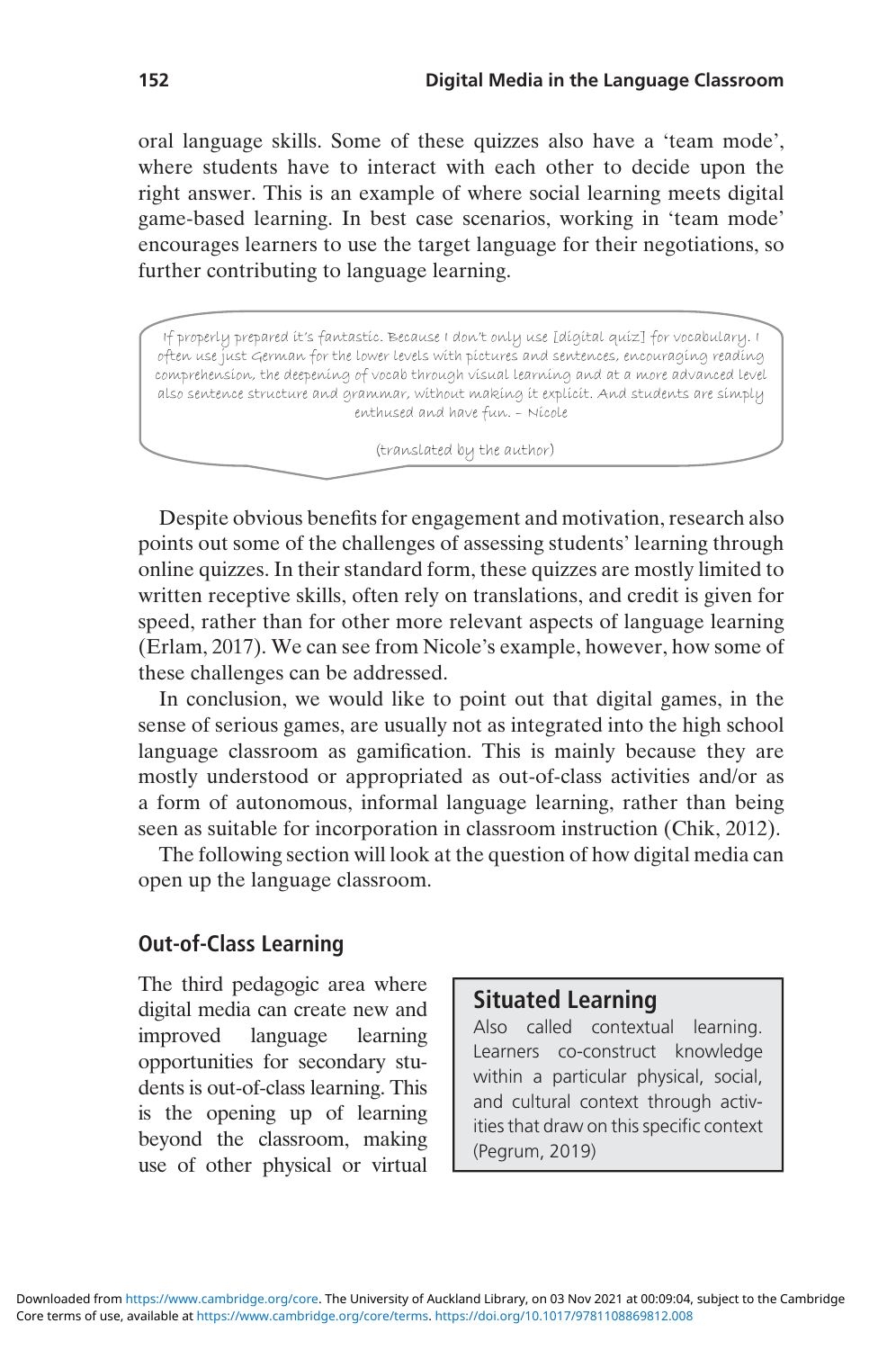learning spaces that create new possibilities for engagement with the target language. Out-of-class learning is understood here as learning which is beyond the walls of the classroom and less formal (e.g. not assessed), but which still has some connection to the lesson/course content of the language classroom. Examples are debating competitions or drama performances. While here the focus is on the ways in which teachers successfully integrate technology-based out-of-class learning activities with their classroom instruction, we acknowledge that a lot of these activities can be initiated by students themselves. The latter, examples of autonomous learning, might be carried out in parallel with the classroom environment. The concept of out-of-class learning is closely connected with theories of situated and mobile (assisted) language learning. Mobile language learning is one way of making out-ofclass learning 'situated', that is, placing it into a specific context and making it relevant for a specific teaching and learning situation.

#### The Advantages of Mobile (Assisted) Language Learning (MALL)

[The advantages] are immediate access to information, social networks, and situation-relevant help; flexible use of time and space for learning; continuity of learning between different settings; good alignment with personal needs and preferences; easy creation and sharing of simple content like photos, videos, and audio recordings; and greater opportunity for sustained language practice while carrying out activities such as walking, waiting, or commuting.

(Kukulska-Hulme, 2020)

Digital (mobile) technologies provide opportunities for language learning to be context-sensitive and location-specific. Examples of simple context-sensitive tasks are a photo safari or a sound rally where students collect visual or audio examples of the target language that they might be able to encounter in their everyday life and that serve as the basis for further (creative) activities and tasks in a more formal classroom setting.

So the things that we're asking students to do outside of class ... they're mostly 'go and take a photo of four different things in this category knowing that you'll have to describe them in class the next day' or 'can you make a video of your habits in a certain environment? Can you just take a quick look around your house and take a video of four different things that you think harm the environment in your house? And then come into class and we're going to discuss them.' – Nathaniel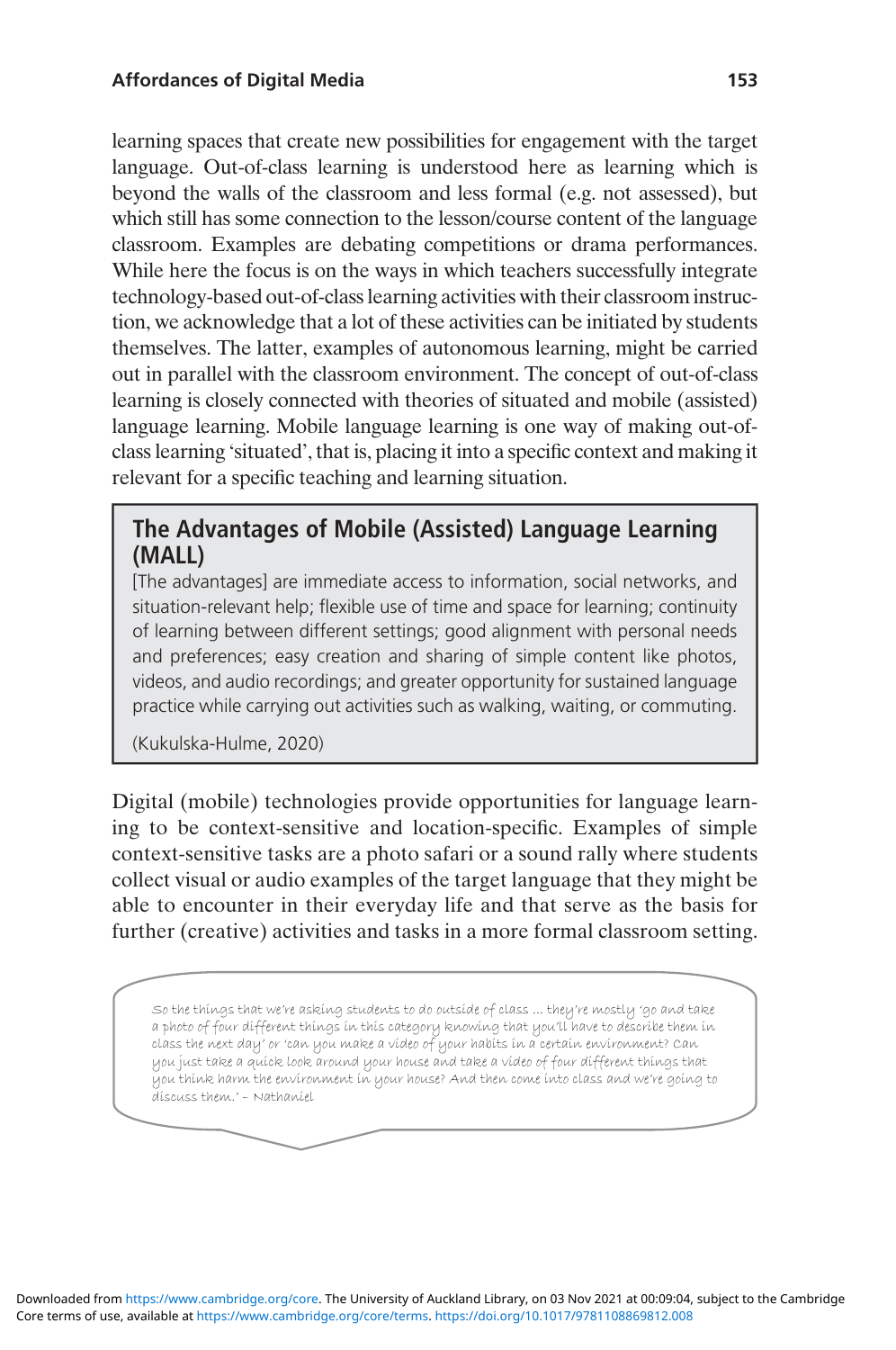The following three classroom examples of increasing complexity illustrate different forms of situated learning using digital (mobile) technologies with adolescent language learners of German.

### Example 7.1 German Preposition Challenge

Nicole designed this task as an opportunity for learners to focus on one aspect of language form (see Chapter 5) that she had previously drawn their attention to in class: that is, prepositions. Students had to leave the classroom and explore their surroundings to take pictures of themselves and/or objects on the school campus that could illustrate prepositions. They then assembled their pictures in a PowerPoint presentation, wrote captions in German, and presented these to the class.

This example shows how students produced a description that combined a focus on both language form and meaning, using the context and location of their school. Co-constructing a product in the target language in this way is a holistic experience for the students.

# Example 7.2 Digital Scavenger Hunts

Earlier on in this chapter (in the discussion of the redefinition level of the SAMR model), we gave the example of Nathaniel's scavenger hunt using QR codes. For this type of activity, the principles are that teams or individual players use their mobile devices to compete for finding objects, reaching locations, or solving riddles in the target language. Digital scavenger hunts are an ideal example of situating language learning through the use of MALL. This allows for



Figure 7.4 Example slide from preposition challenge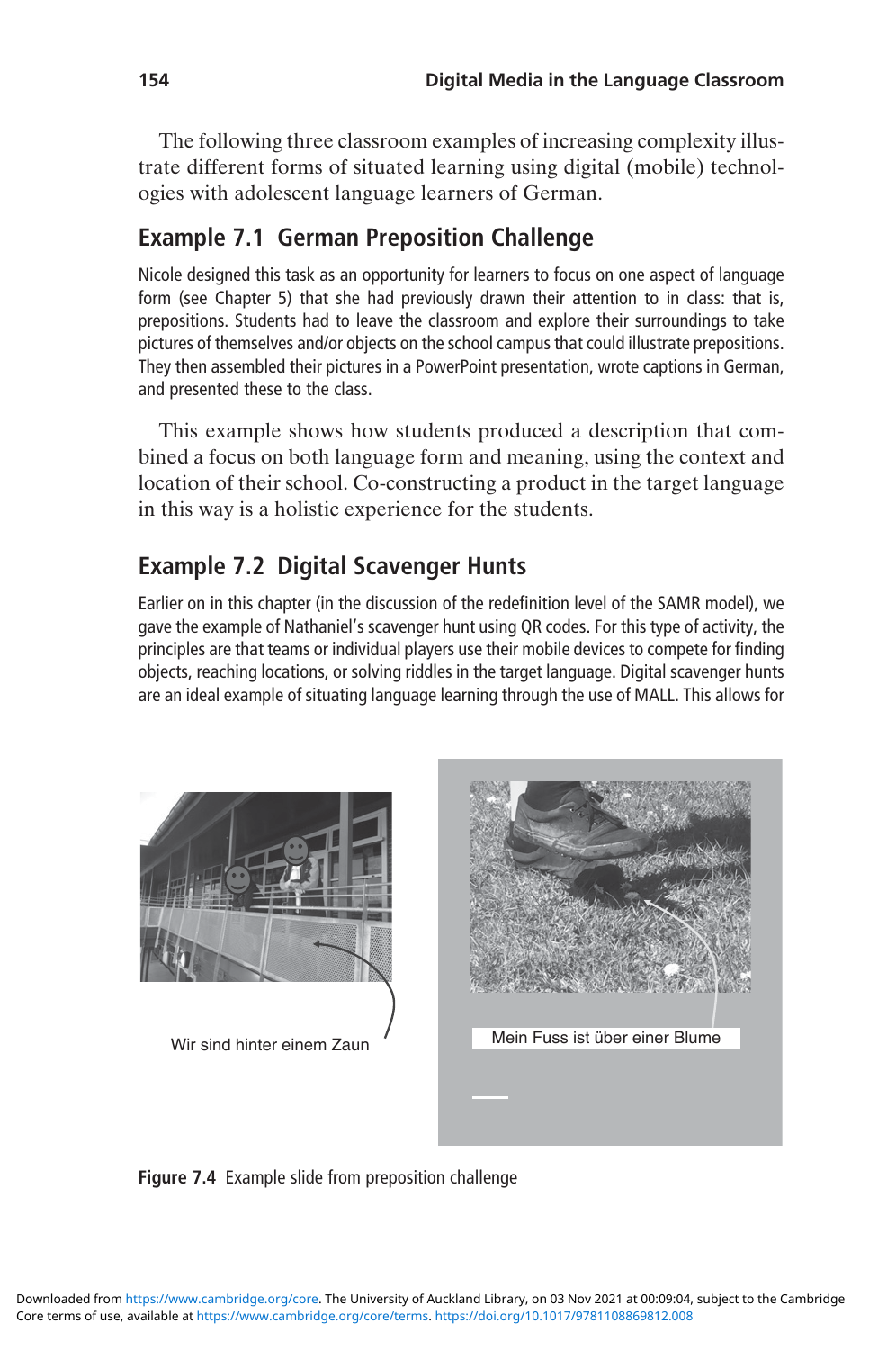a synthesis of both mobility- and context-sensitive and location-specific learning. Nicole points out that she primarily restricts the use of MALL to out-of-class activities:



### Example 7.3 'Enterprise German'

Nathaniel's school participated in a larger project which had a professional orientation, and which combined project-based learning with content and language integrated learning (German and Economics).<sup>2</sup> The aim was to profile a German company which was based in their own country, to develop a business idea, and to conduct an advertising campaign to promote this product. Students were encouraged to choose different digital media formats (text, photo, music, video, brochure, poster, etc.) to present the results of the different subtasks of the project. These were, for example, to explore their local industrial context, profile their partner company, and develop their product. Digital technologies served as tools for the creation of these sub-tasks and also for communication with project members and partners. The most successful group designed an app that helped to locate lost glasses or mobile phones. In this project, as part of the out-of-class learning experience, students had to connect the task context with local industry and practice. It was situated in a specific environment that was meaningful for the students because it provided insight into the vocational, industrial, and social contexts of their city and country.

As we have seen in these three examples, digital technologies can open up the classroom in different ways and to different extents. The common feature of all is that they combine the interlinking of local places, spaces, and situations to create more meaningful and holistic learning opportunities.

#### Summary of This Chapter

In this chapter, we have discussed the concept of critical digital literacy and the role it plays in language classrooms. We have also investigated the many different ways in which digital technologies may open up learning opportunities for language students.

<sup>2</sup> Project video: [www.youtube.com/watch?v=PT1qmGErIiw&feature=emb\\_](https://www.youtube.com/watch?v=PT1qmGErIiw%26feature=emb%5Frel%5Fend) [rel\\_end](https://www.youtube.com/watch?v=PT1qmGErIiw%26feature=emb%5Frel%5Fend)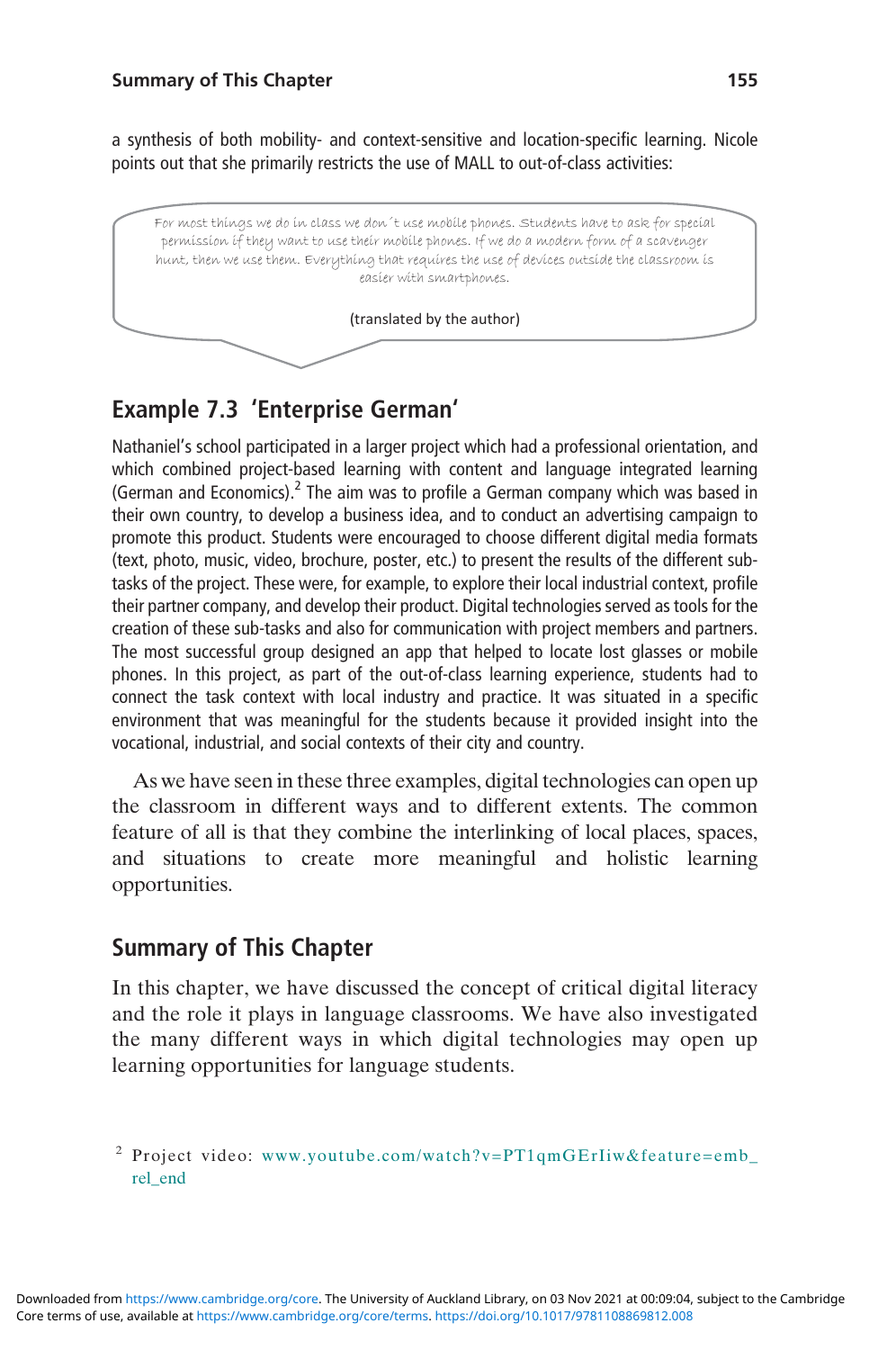# Key Points

- Being digitally literate (in any language) is not just being a competent user of digital media but involves a range of skills including the criticalreflective and productive use of these technologies.
- Teachers' digital competence is crucial for facilitating learners' critical digital competence.
- Technology can substitute for, or augment, non-digital media, but it can also modify or redefine classroom activities and tasks.
- (Mobile) digital technologies can be integrated meaningfully into language classrooms as part of communicative and awareness-raising language learning activities.
- Digital media can be used to make instruction more appropriate to learners' individual interests and learning needs.
- Digital media can be used to create affordances for social language learning with opportunities for learning through interaction.
- Adolescent learners may appreciate the types of learning experiences that digital games create.
- Digital technologies can open up opportunities for learning outside of the classroom and for situated learning within specific physical, social, and cultural contexts.

# Reflection and Discussion

- 1 What do you consider important in chapter 7 that you would like to implement in your own context? What would you have to adapt and how?
- 2 From your own experience, how do adolescents react to the use of digital media in the language classroom?
- 3 Which factors do you consider might facilitate or constrain the use of digital media in your own teaching context (include external as well as internal factors)?
- 4 How has the use of digital media changed the language teaching and learning in your context? How might greater use of digital media be made in this context?
- 5 If you (or teachers you have observed) use digital media for language teaching: What for/what is the goal? At which level of the SAMR model would you place these activities?
- 6 Which digital tools could you use to support creative and collaborative writing? If you have experience using digital media in these ways, what benefits and limitations did you observe? How could a teacher support students to deal with these limitations?